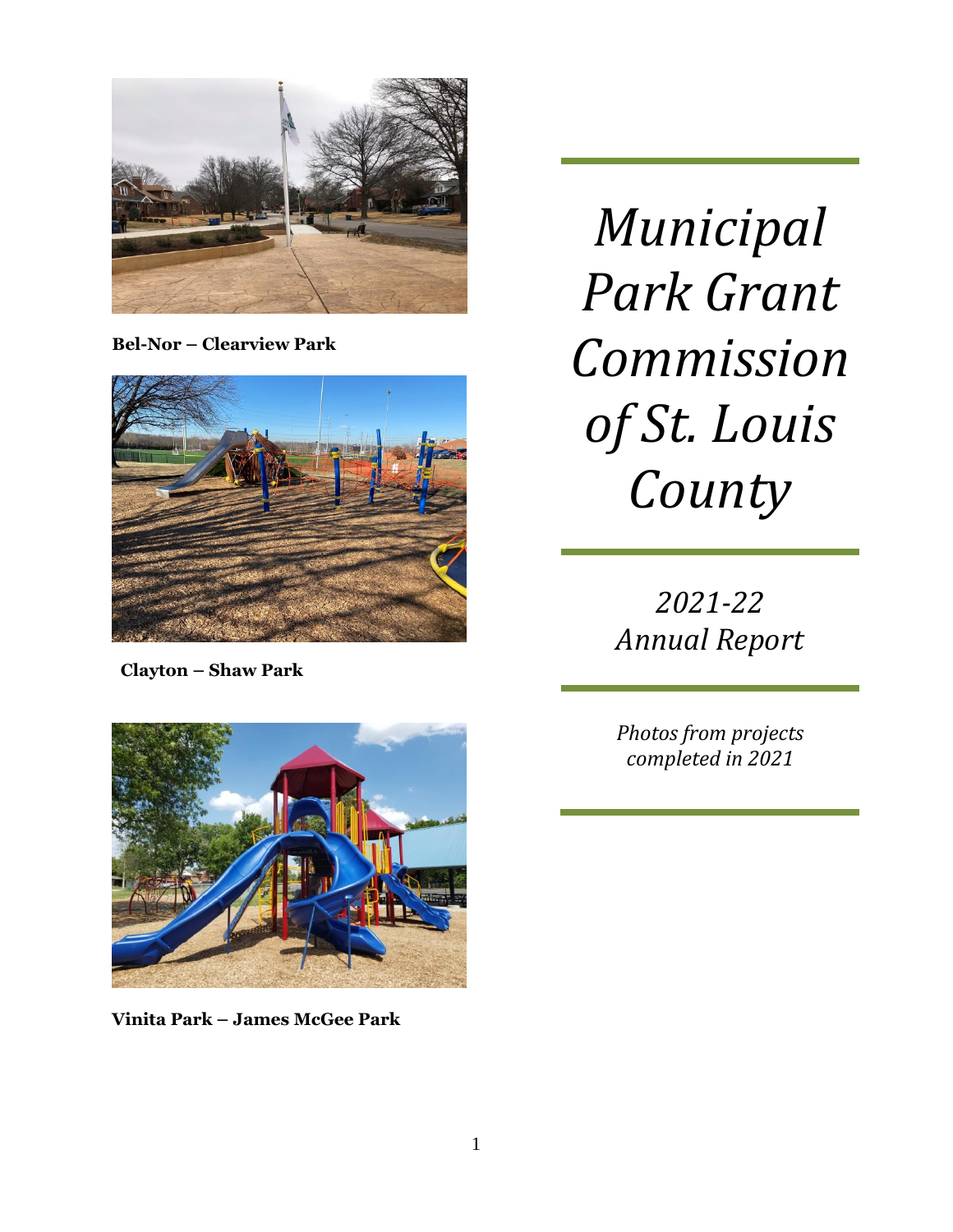June 2022 Letter from Grant Administrator

The Municipal Park Grant Commission was created by State Statue and is responsible for distributing tax revenues to municipalities in St. Louis County for the purpose of creating, improving, or expanding park and recreation facilities or programs.

The Commission is made up of a nine-member board - 7 voting members and two non-voting members. The seven voting members are representatives of the St. Louis County Council districts. The mayors/village chairpersons of each council district meet as independent groups to select their representative. Commissioners cannot be municipal officials. The two non-voting members are designated in the statutes as a city administrator/manager and the Chairman of the Park Advisory Committee, who is a park professional.

The funds overseen by the Commission are generated by the passage of two propositions supporting regional parks of which the Commission receives a calculated portion. The first was a 1/10 cent sales tax approved 2000 and the second was a 3/16 cent sales tax approved in 2013. It has been the goal of the Commission to keep administrative costs as low as possible in order to make the most of the taxpayer dollars. In the 2021 grant round, \$6,914,719 was awarded to 18 municipalities and the administrative costs were less than \$100,000; meaning 99% of the tax dollars were re-invested in municipal park capital improvement projects. The grants awarded were lower than previous years due to the impact of the Covid-19 pandemic on sales tax revenues.

In 2016-17, the Commission invested \$5,000 in a new server in partnership with the Municipal League of Metro St. Louis. A new website will be launched in June 2022 and Round 18 was the first year for an online application format designed to streamline the process. Subsequent rounds will continue using the online application for construction and planning grants.

The Commission also approved making planning grants available year-round in order to make the process more convenient for the municipalities. The grant amount was increased to \$10,000.

The Commission appreciates the input and cooperation received from the municipalities in making this grant program successful by providing a variety of quality park and recreational facilities available to the residents of St. Louis County. We are extremely proud of the work we all do together. Please share this report with other officials and citizens in your municipality.

Sincerely,

Vas Ally

Pat Kelly Grant Administrator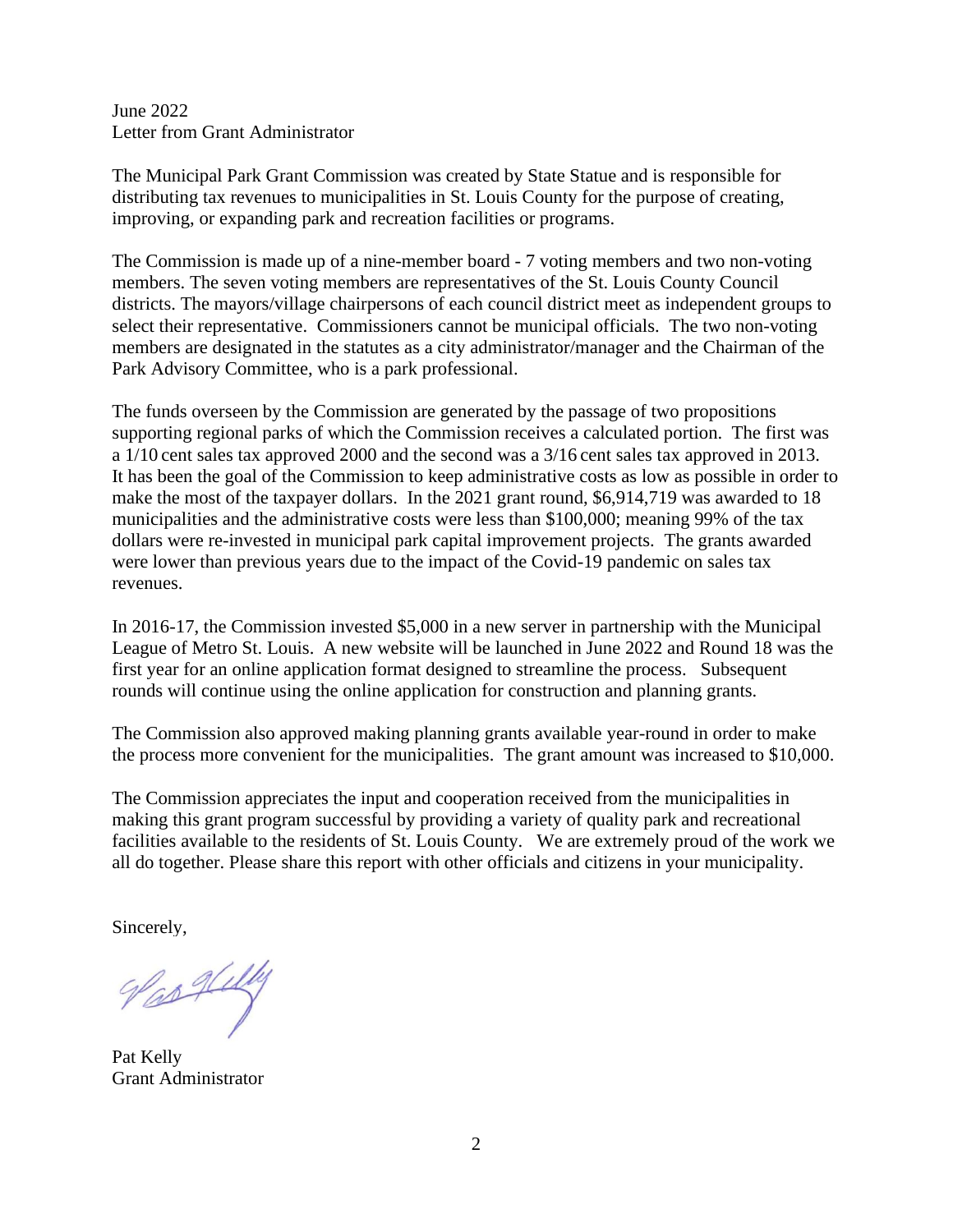#### **COMMISSION MEMBERS**

**County Council District 1 - Shanua McWoods**

**County Council District 2 - Thomas Schlag**

**County Council District 3 - Ray Slama**

**County Council District 4 - Howard Nimmons**

**County Council District 5 - Jim Brasfield, Chairman**

**County Council District 6 - Lindsey Swanick, Vice Chair**

**County Council District 7 - Linda Bruer, Secretary/Treasurer**

**Ex Officio Advisory Board Chairman - Scott Davis, Parks Director, Webster Groves**

**Ex Officio - Mark Perkins, City Administrator, Creve Coeur**

**Legal Counsel - Stephanie Karr, Curtis, Heinz, Garrett& O'Keefe**

#### **Table of Contents**

# **Grants Awarded Round 21 - 2020 Page 5**

Hazelwood

# **County Council District 1 – Ferguson/Normandy Area Page 6** Bellerive Acres Ferguson Pasadena Hills Bel-Nor Glen Echo Park Pasadena Park Bel-Ridge Greendale Pine Lawn Berkeley Hanley Hills St. John Calverton Park Jennings Uplands Park Charlack Moline Acres Velda City Cool Valley Normandy Vinita Park Country Club Hills Northwoods Wellston Dellwood Pagedale **County Council District 2 – Bridgeton/Maryland Heights Area Page 10** Breckenridge Hills Maryland Heights Bridgeton Overland Creve Coeur St. Ann Edmundson Woodson Terrace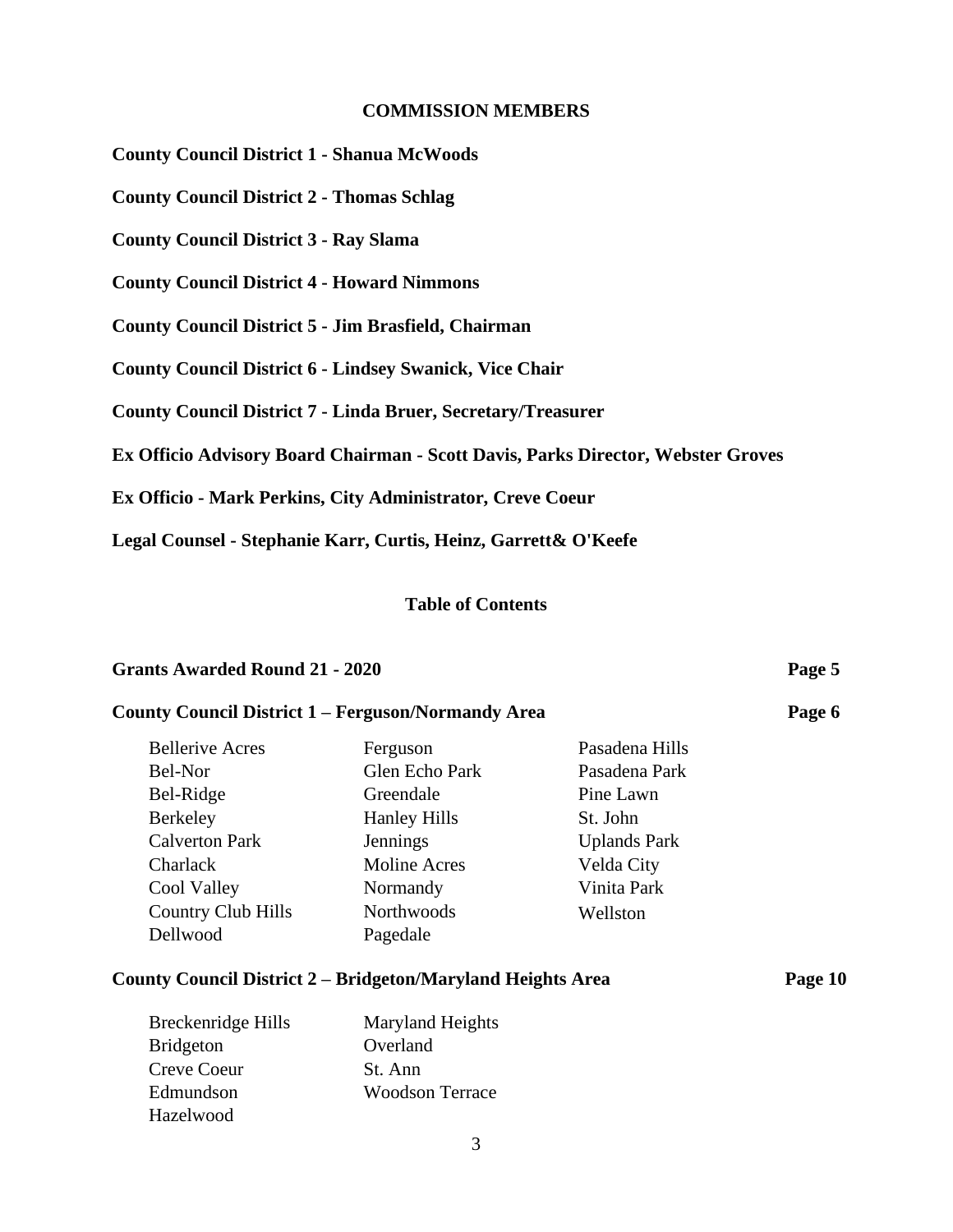| County Council District 3 – Kirkwood/Town & Country Area                               |                                                                                               |                                                                                      | Page 12 |
|----------------------------------------------------------------------------------------|-----------------------------------------------------------------------------------------------|--------------------------------------------------------------------------------------|---------|
| <b>Crystal Lake Park</b><br>Des Peres<br>Fenton<br>Frontenac<br>Kirkwood<br>Manchester | <b>Sunset Hills</b><br>Town & Country<br><b>Twin Oaks</b><br><b>Valley Park</b><br>Winchester |                                                                                      |         |
| <b>County Council District 4 - North County</b>                                        |                                                                                               |                                                                                      | Page 14 |
| <b>Bellefontaine Neighbors</b><br><b>Black Jack</b>                                    | Florissant<br>Riverview                                                                       |                                                                                      |         |
| <b>County Council District 5 – Webster Groves/Clayton Area</b>                         |                                                                                               |                                                                                      | Page 15 |
| Brentwood<br>Clayton<br>Crestwood<br>Glendale<br>Ladue<br>Mackenzie (through<br>2018)  | Maplewood<br>Oakland<br>Olivette<br><b>Richmond Heights</b><br>Rock Hill                      | Shrewsbury<br><b>University City</b><br><b>Warson Woods</b><br><b>Webster Groves</b> |         |
| <b>County Council District 6 – South County</b>                                        |                                                                                               |                                                                                      | Page 18 |
| Bella Villa<br><b>Green Park</b>                                                       | Lakeshire<br>St. George (through<br>2012)                                                     |                                                                                      |         |
| <b>County Council District 7 – West County</b>                                         |                                                                                               |                                                                                      | Page 19 |
| <b>Ballwin</b><br>Chesterfield<br>Ellisville                                           | Eureka<br>Pacific<br>Wildwood                                                                 |                                                                                      |         |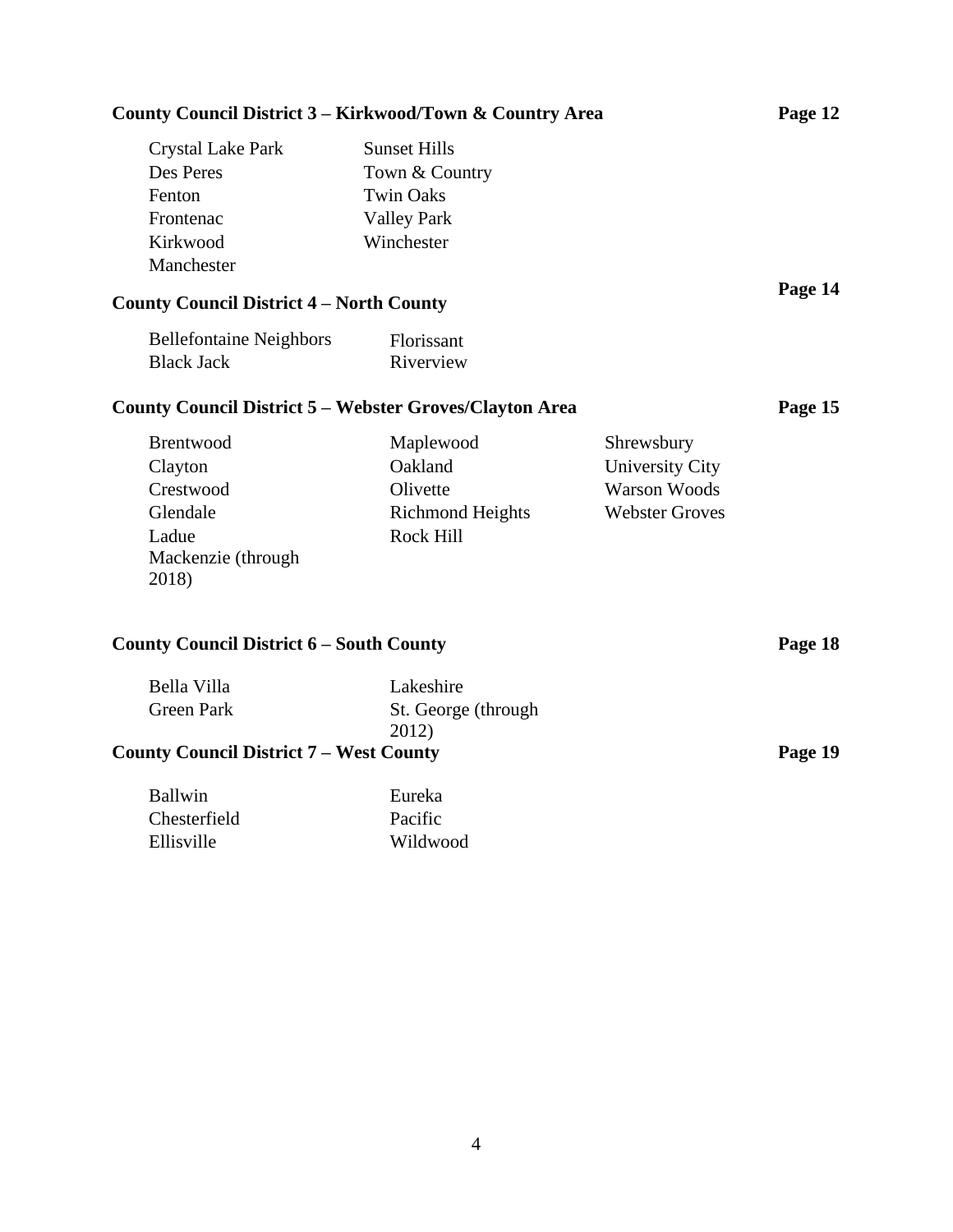# **Grants Awarded in 2021 (Grant Round 22)**

| <b>City</b>                | Project                           | <b>Amount</b><br><b>Awarded</b> |
|----------------------------|-----------------------------------|---------------------------------|
|                            |                                   |                                 |
| <b>Bellefontaine Nbrs.</b> | <b>Recreation Center</b>          | \$420,000                       |
| <b>Black Jack</b>          | <b>Norm McCourt Park</b>          | \$370,000                       |
| <b>Brentwood</b>           | <b>Brentwood Park</b>             | \$370,000                       |
| Chesterfield               | Logan Park Phase II               | \$525,000                       |
| Clayton                    | Maryland Avenue Pocket Park       | \$225,000                       |
| <b>Crystal Lake Park</b>   | <b>Hunter Park</b>                | \$69,700                        |
| Ellisville                 | <b>Bluebird Park</b>              | \$412,607                       |
| Florissant                 | Eagan & JFK Recreation Centers    | \$465,285                       |
| Ladue                      | <b>Edie's Deer Creek Preserve</b> | \$370,000                       |
| Manchester                 | <b>Schroeder Park</b>             | \$475,000                       |
| <b>Maryland Heights</b>    | <b>Sustainability Center</b>      | \$525,000                       |
| Olivette                   | Villa Park                        | \$368,545                       |
| Overland                   | <b>Brooks Park</b>                | \$427,436                       |
| <b>Richmond Heights</b>    | <b>AB</b> Green Park              | \$420,000                       |
| Rock Hill                  | David Turner Park                 | \$315,000                       |
| Town & County              | <b>Drace Park</b>                 | \$416,686                       |
| Velda City                 | <b>Lucas Hunt Park</b>            | \$265,000                       |
| <b>Webster Groves</b>      | <b>Recreation Center</b>          | \$475,000                       |
|                            |                                   |                                 |
|                            |                                   |                                 |
|                            |                                   |                                 |
|                            |                                   |                                 |
|                            | <b>TOTAL</b>                      | \$6,914,719                     |

In Round 21, the Municipal Park Grant Commission of St. Louis County awarded 18 grants, totaling \$6.9 million.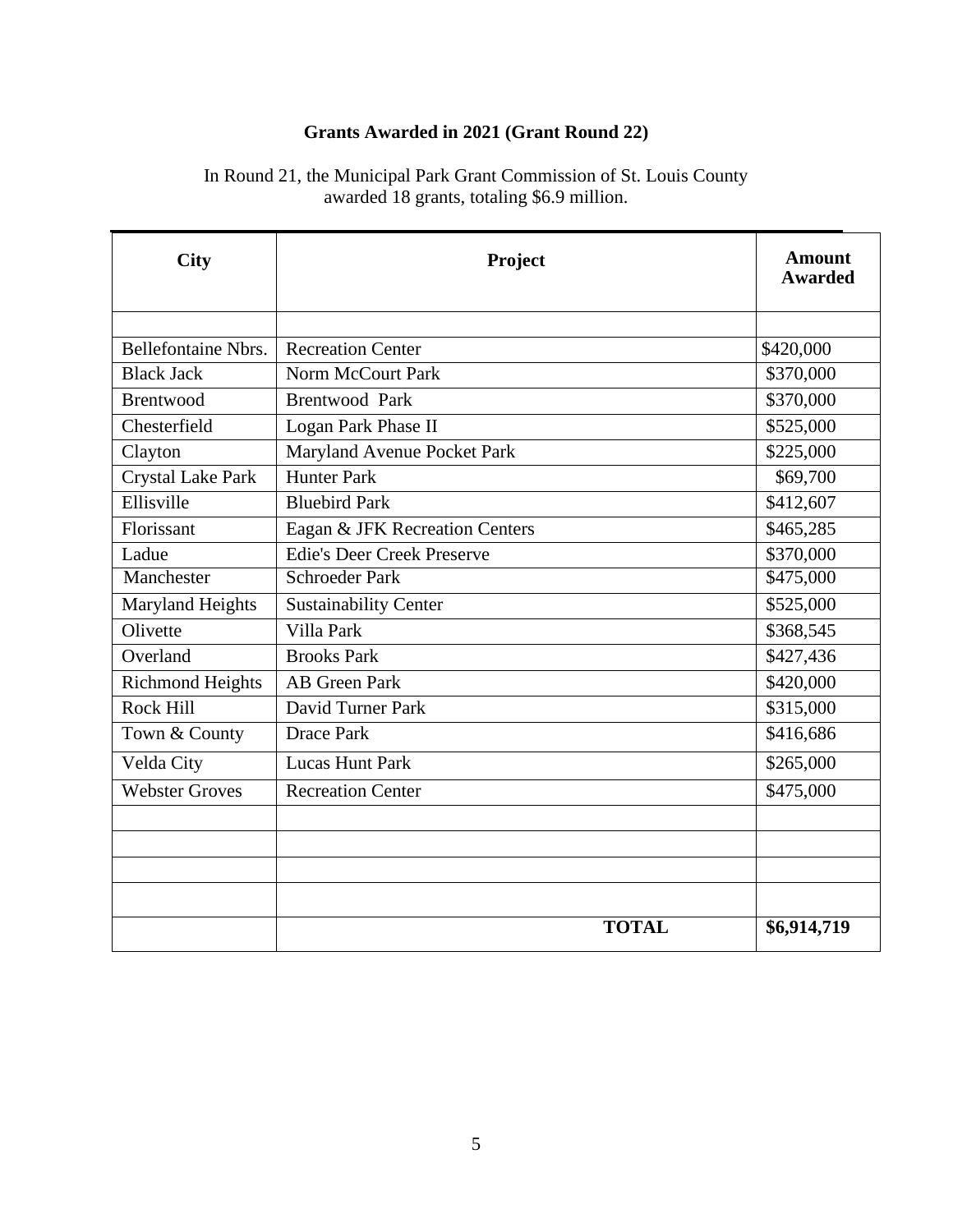#### **Total Grants Awarded to Date**

Through Round 22 and the Special Grant Round the Park Grant Commission has awarded 410 grants totaling more than \$90 million. Listed below is a summary of the grants by County District and municipality. The Commission has also awarded 165 Planning Grants totaling over \$500,000. The Planning Grants were initiated to encourage public input, professional design and installation.

# **District 1**

#### **Bellerive Acres total Grants \$30,649**

o Round 5 - \$30,649 - Street Island Park; benches, tables and pavers

#### **Bel-Nor Total Grants \$503,260**

- o Round 4 \$20,500 Street Island; gazebo, benches, and electric service
- o Round 20 \$265,000 Horatio Park Trail
- o Round 21 \$217,670 Gazebo & Clearview Parks; gazebos and sidewalks
- o Planning Grants Received 2 totaling \$12,288

#### **Bel-Ridge Total Grants \$549,049**

- o Round 2 \$43,549 Arrowhead Park; parking area, basketball and tennis courts, and paved a road
- $\circ$  Round 5 \$70,000 Arrowhead Park; two playgrounds with safety surfacing
- o Round 6 \$120,500 Abernathy Park; pavilion, concrete pad, walkway, fencing, landscaping and other site improvements
- o Round 20 \$315,000 City Hall Park creation
- o Planning Grants Received 1 totaling \$6,400

#### **Berkeley Total Grants \$1,485,124**

- o Round 2 \$78,900 Frostwood Park; pre-fabricated restroom, water fountain and shelter with concrete pad.
- o Round 5 \$40,400 Jackson and Frostwood Parks: resurface 4 tennis courts
- o Round 8 \$202,325 Jackson Park; field improvements and a new concession stand
- o Round 12 \$91,932 Jackson Park; field work, spectator benches and irrigation system
- o Round 14 \$209,368 Independence Park; updated restroom and new bleachers
- o Round 15 \$370,000 City Pool; pool mechanical upgrades and pool deck replacement
- o Round 16 \$186,313 Frostwood Park; replaced restroom
- $\circ$  Round 19 \$343,836 for 3 grants Hoskins Park (\$79,830); Pool upgrades (\$59,170); & Miller Park (\$166,886)
- o Planning Grants Received 1 totaling \$4,000

# **Calverton Park Total Grants \$21,850**

o Round 4 - \$21,850 - Greaves Park; install basketball court and fencing

# **Charlack Total Grants \$344,870**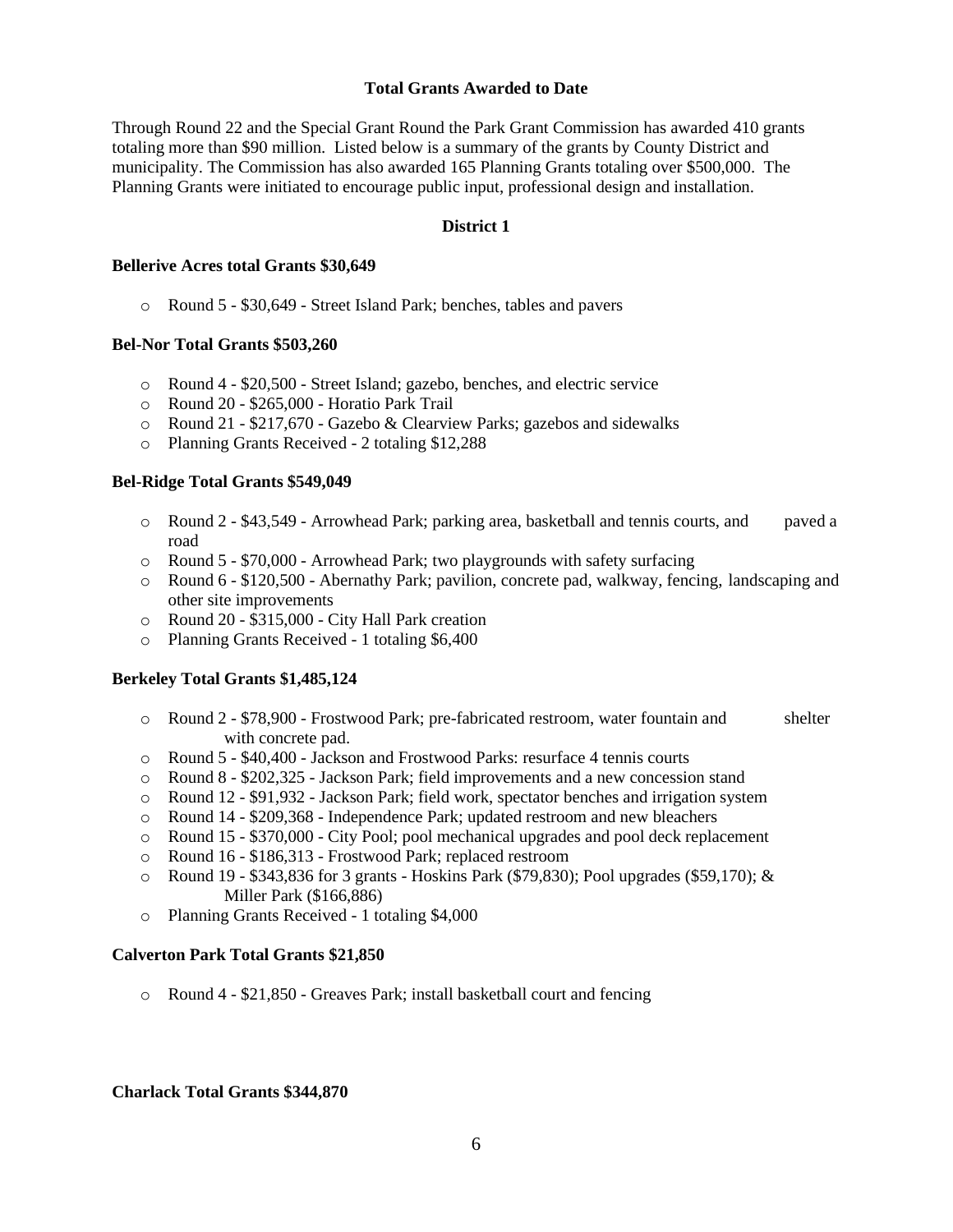- o Round 4 \$79,900 Bent Willow Park; restroom renovations and parking lot
- o Round 20 \$260,9700 Charles Evola Park playground and trail
- o Planning Grants Received 1 totaling \$6,400

# **Cool Valley Total Grants \$293,754**

- o Round 6 \$39,712 Redwood Rest Area; shelter, concrete pad, backstops, sidewalks, fencing, benches, and landscaping
- $\circ$  Round 16 \$254,042 Ball Creek Educational Park in collaboration with the Ferguson-Florissant School District; habitat restoration, wildlife and scientific projects

#### **Country Club Hills Total Grants \$59,700**

- o Round 1 \$59,700 Wombacher Park; retaining wall, walkways, and fencing
- o Planning Grants Received 1 totaling \$3,800

#### **Dellwood Total Grants \$1,375,321**

- o Round 1 \$59,625 three projects; Recreation Center installed curbs, replaced sidewalks, added pavers, automatic doors and 2 drinking fountains, Dellwood Park added a concrete ramp, six activity panels, and a drinking fountain and Nicolai Park installed activity panels
- o Round 5 \$289,000 City Pool; replaced the pool gutters, decking, and fence
- o Round 12 \$179,835 Recreation Center; installation of an HVAC system
- o Round 17 \$297,044 Recreation Center; roof repairs and filtration system
- o Round 19 \$255,091 Dellwood & Nicolai playground upgrades
- o Round 20 \$294,726 Recreation Center roller rink
- o Planning Grants Received 2 totaling \$9,744

#### **Ferguson Total Grants \$3,674,670**

- o Round 1 \$100,00 January Wabash Park; perimeter wall and retaining wall around the lake
- o Round 4 \$129,567 January Wabash Park; installed lights walking path
- o Round 5 \$104,500 Robert Superior Park; pavilion, gazebo, walkway and electrical service upgrades
- o Round 7 \$11,687 Forestwood Park; basketball court resurfacing and fencing
- o Round 9 \$203,458 Forestwood Park; tennis court renovation
- o Round 10 \$109,683 Wabash Aquatic complex; upgraded the splash play area
- o Round 11 \$65,159 Lang Royce Park; installed new pavilion
- o Round 12 \$83,693 Hudson and Jeske Parks; upgraded trails and bridges
- o Round 13 \$276,567 Community Center; fitness equipment and new HVAC system
- o Round 15 \$223,744 Community Center; walking trail, 3 sand volleyball courts, 2 backstops, and concession equipment
- o Round 16 \$281,110 Community Center; Gym and fitness stations upgrades
- o Round 17 \$422,627 January Wabash Memorial Park; new roof and lighting band structure, new pavilion, path improvements, pool and spray pad upgrades and other improvements
- o Round 18 \$235,366 January Wabash Park; playground and safety surface
- o Round 19 \$439,499 Forestwood Plaza; trailhead improvements
- o Round 20 \$450,439 January Wabash Park playground
- o Round 21 \$447,374 Forestwood Park; tennis court renovation & new playground
- o Planning Grants Received 1 totaling \$6,280

# **Glen Echo Park Total Grants \$259,227**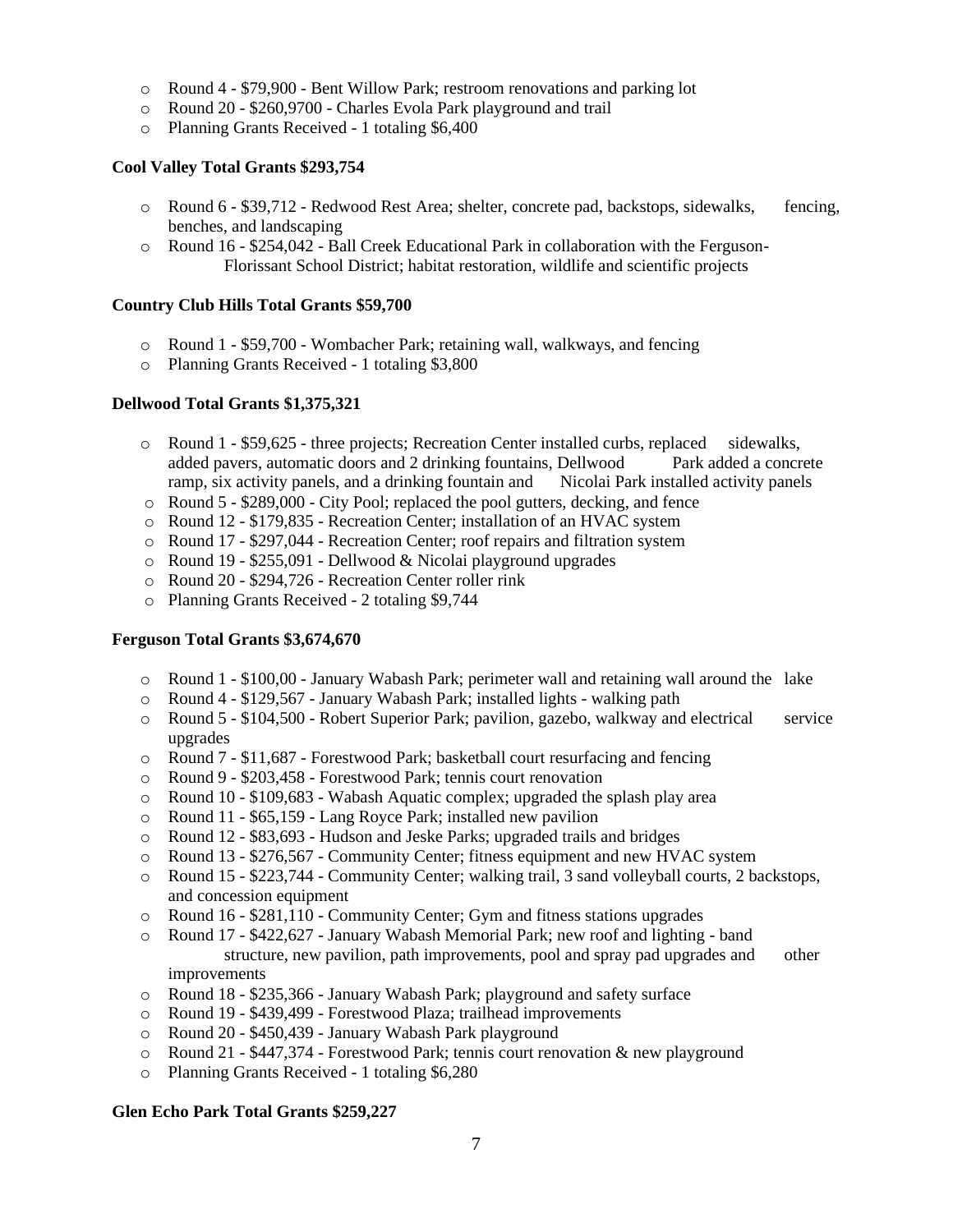o Round 19 - \$259,227 - Glen Echo Park; channel upgrades, paths and overlook

### **Greendale Total Grants \$58,798**

- o Round 5 \$44,000; new pavilion and electrical service
- o Round 6 \$4,295; sprinkler system
- o Round 13 \$10,503; park storage facility

#### **Hanley Hills Total Grants \$55,000**

- o Round 1- \$55,000 Mildred Davis Park; two shelters, marquees, drinking fountains
- o Planning Grant Received 1 totaling \$6400

#### **Jennings Total Grants \$1,991,635**

- o Round 1 \$200,000 Koeneman Park; construction of lake and storm sewer
- o Round 4 \$163,860 Koeneman Park; retaining walls, paths and parking lot
- o Round 10 \$202,070 Koeneman Park; upgrades to the shelter and restroom
- o Round 14 \$216,950 Lion Park; shelter renovation
- o Round 16 \$368,755 Lion Park; upgrade restrooms and park renovations
- o Round 18 \$420,000 Koeneman Park; shelter, bridge and basketball court
- o Round 19 \$420,000 Sievers Park; fountain splashpad and upgrades
- o Planning Grants Received 3 totaling \$19,200

#### **Moline Acres Total Grants \$612,426**

- o Round 15 \$311,753 City Park; grading, grass, fencing, walking trail, playground
- o Round 20 \$300,673 Duke Lanier Park; playground gazebo and trail
- o Planning Grants Received 1 totaling \$6,400

# **Normandy Total Grants \$713,340**

- o Round 1 \$25,800 Hoezel Park; new pavilion, play system with safety surfacing, curbing and benches
- o Round 4 \$25,853 Hoezel Park; new fitness trail and stations
- o Round 7 \$228,190 Hoezel Park; concession building and restroom facilities
- o Round 12 \$144,912 Tear Drop Park; new gazebo and irrigation system
- o Round 20 \$288,585 First Responders Park site acquisition and demolition (in conjunction with Pasadena Hills)
- o Planning Grants Received 2 totaling \$9,608 (including one with Pasadena Hills)

# **Northwoods Total Grants \$479,721**

- o Round 1- \$68,200 Northwoods Park; kiosks, storm drains, walking path improvements and drinking fountain
- o Round 3 \$54,700 Northwoods Park; exercise stations, safety barriers, signs, picnic/game tables, bike rack and display cases
- o Round 8 \$146,575 Northwoods Park; constructed a "Teach N' Play" Park system; bounce riders, interactive learning challengers, water splash pad and amphitheater
- o Round 18 \$216,246 Community Center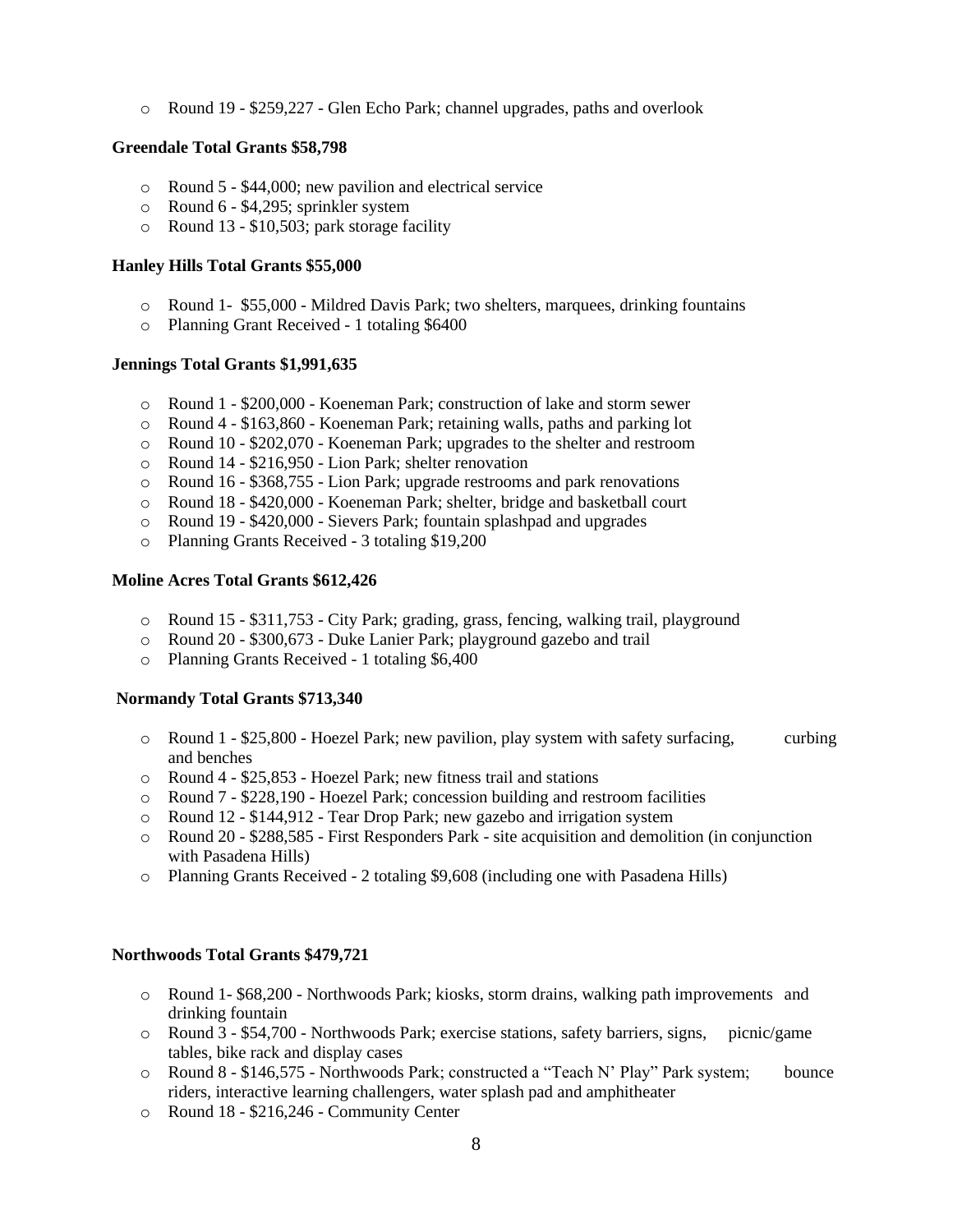o Planning Grants Received - 1 totaling \$3,280

# **Pagedale Total Grants \$730,240**

- $\circ$  Round 1 \$49,045 renovations at three parks; (1) slide and safety surface, installed swings, (2) swing set, benches, grills, tables, playground, shelter roof and fencing, (3) Baerveldt Park grills, swings and trash containers
- o Round 6 \$212,550 Baerveldt Park; restroom facility
- o Round 9 \$153,645 Baerveldt Park; walking/ biking trail, two playgrounds, picnic shelter, and three BBQ grills
- o Round 21 \$315,000 City Hall Park; splashpad, basketball courts, walking trail
- o Planning Grants Received 1 totaling \$4,000

# **Pasadena Hills Total Grants \$471,711**

- o Round 15 \$277,500 Roland Park; pond excavation and bridge reconstruction
- o Round 16 \$24,744 Roland Park; installation of a pergola, pads and benches
- o Round 18 \$115,721 Roland Park; wetlands preservation and bridge
- o Round 20 \$53,746 First Responders Park (see description under Normandy listing)
- o Planning Grants Received 2 totaling \$10, 232 (including one with Normandy)

# **Pasadena Park Total Grants \$31,500**

o Round 5 - \$31,500 - Community Park; walkway and replaced fencing

# **Pine Lawn Total Grants \$568,035**

- o Round 3 \$67,900 Beechwood Park and Arden Park; upgrade of two basketball courts, new shelter and playground
- o Round 9 \$210,960 Pine Lawn Community Park; new playgrounds, shelter, restroom renovations and a rain garden
- o Round 19 \$289,175 Jackson Park; playground upgrades
- o Planning Grants Received 3 totaling \$16,560

# **St. John Total Grants \$403,181**

- o Round 1 \$29,000 St. John Park; restroom facilities
- o Round 3 \$34,200 Home Heights Park; restroom facilities
- $\circ$  Round 6 \$108,127 Reed/Home Heights and St. John Parks; playground equipment with safety surfacing
- o Round 9 \$63,259 St. John Park; walking & fitness trail and gazebo
- o Round 12 \$41,775 Home Heights Park; new pavilion
- o Round 15 \$94,200 Home Heights Park; new restroom
- o Round 19 \$11,096 Community Garden; water line
- o Round 21 \$21,024 Unity Park; trail and benches
- o Planning Grants Received 1 totaling \$3,736

# **Uplands Park Total Grants \$7,535**

o Round 5 - \$7,535 - Tribute Park; new fencing

# **Velda City Total Grants \$363,179**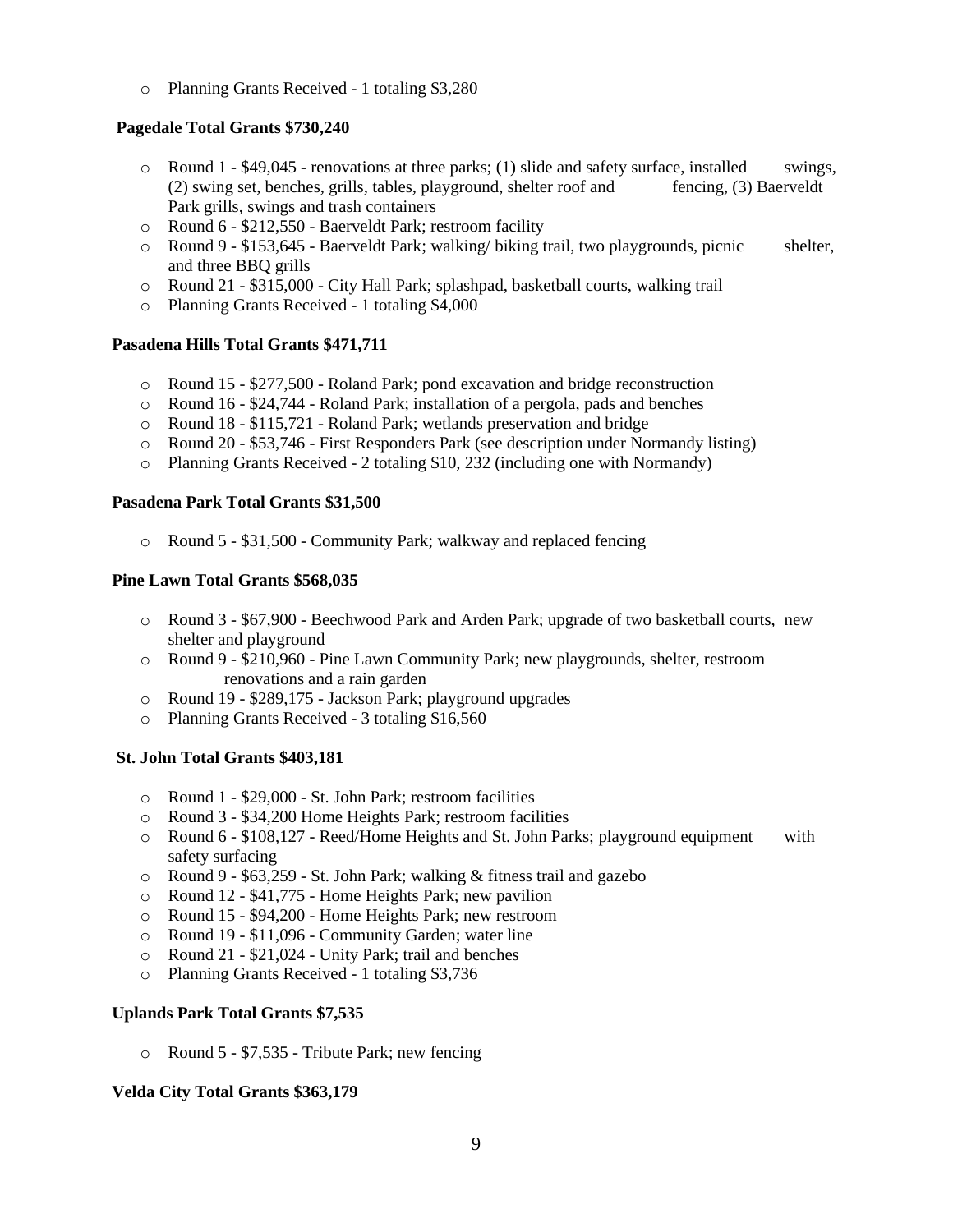- o Round 6 \$31,764 -Velda City Park; landscaping, walkway and lighting
- o Round 18 \$31,719 Velda City Park; park upgrades
- o Round 20 \$34,696 Velda City Park; security fending & lighting
- o Round 22 \$265,000 Lucas Hunt Park; basketball court & restroom
- o Planning Grants Received 1 totaling \$4,000

#### **Velda Village Hills**

o Planning Grants Received - 1 totaling \$4,000

### **Vinita Park Total Grants \$665,503**

- o Round 1 \$51,500 Vinita City Park; installed restroom and storage area
- o Round 9 \$183,828 Charles Forrester Park; trail expansion
- o Round 17 \$191,500 Vinita City Park; shelter and sidewalks
- o Round 21 \$236,675 McGee & Forrester Parks; playground renovations
- o Planning Grants Received 2 totaling \$10,000

#### **Wellston Total Grants \$379,820**

- o Round 2 \$64,820 Isabella Park; playground with safety surfacing, walkway, patio, tables and benches
- o Round 16 \$315,000 Trojan Park; construction of a new Community Park, partnering with Great Rivers Greenway, NPRA and St. Louis County

# **District 2**

#### **Breckenridge Hills Total Grants \$843,396**

- o Round 17 \$309,405 Sims Park; install ADA accessible playground
- o Round 20 \$310,991 Rex Park: demolition and new playground and basketball court
- o Round 21 \$233,000 Rex Park; new restroom
- o Planning Grants Received 1 totaling \$6,400

#### **Bridgeton Total Grants \$2,103,514**

- o Round 5 \$192,750 Bridgeton Athletic Complex; 1.5-mile trail
- o Round 7 \$327,679 Bridgeton Athletic Complex; pavilion and restroom facility
- o Round 9 \$68,653 Riverwoods Park; park and trail improvements
- o Round 16 \$419,083 Bridgeway Park; new playground, poured-in-place surfacing, renovation of tennis courts, new fencing, picnic shelter, walkways
- o Round 18 \$353,000 Bridgeway Park; trail and shelter
- o Round 19 \$387,890 Bridgeway Park; restroom and concrete work
- o Round 21 \$420,000 Matthews Park; trail, parking, lights
- o Planning Grants Received 4 totaling \$23,200

# **Creve Coeur Total Grants \$2,610,956**

- o Round 1- \$42,700 Millennium Park; play equipment and safety surfacing
- o Round 4 \$78,824 Lake School Park; tennis courts, soccer nets, fencing, sidewalks, and training wall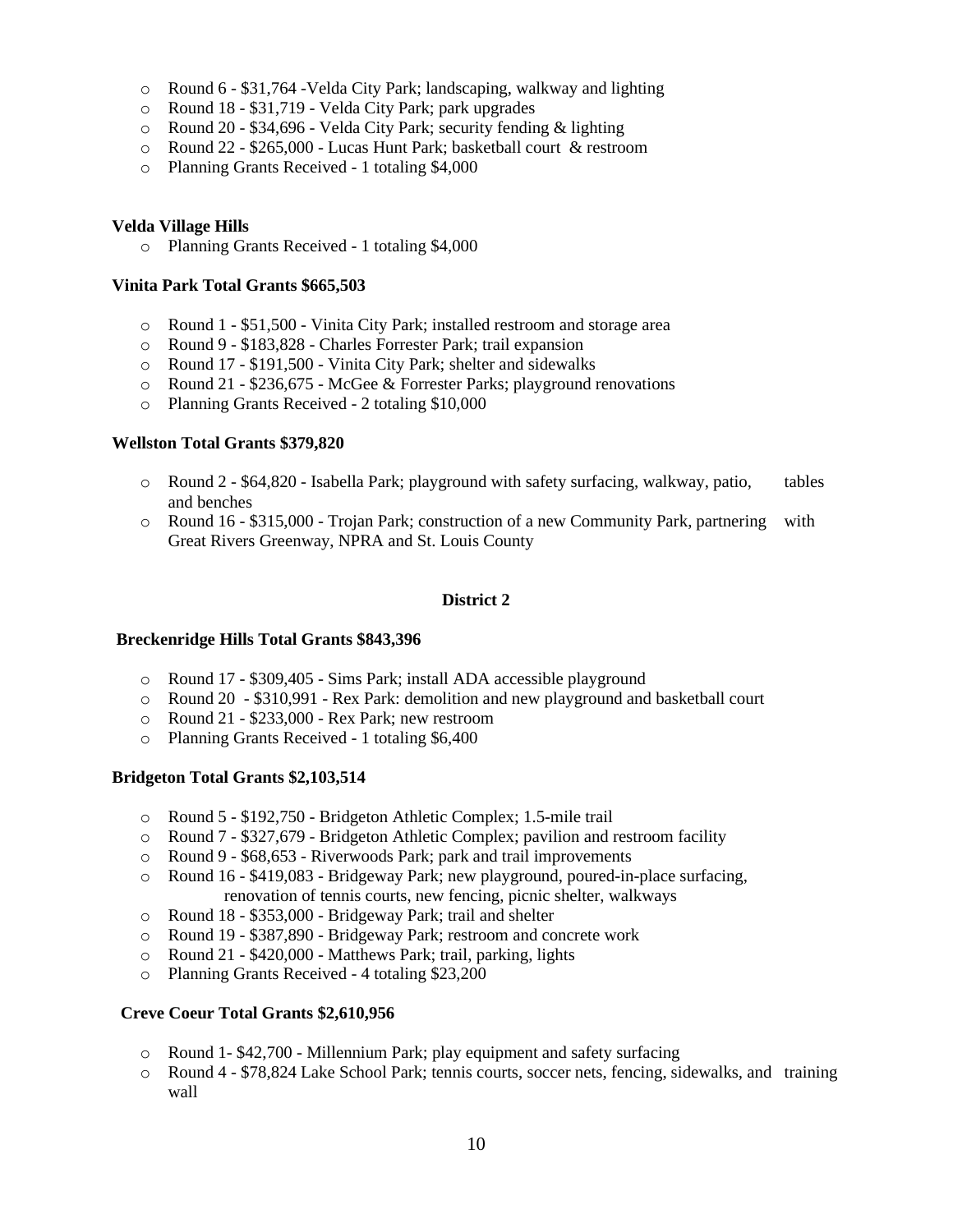- $\circ$  Round 5 \$127,000 City Park; new restroom facility, tennis court resurfacing and fence replacement
- o Round 7 \$188,827 Millennium Park; play equipment, spray ground, and irrigation
- $\circ$  Round 9 \$301,725 two projects; (1) new play structure at Beirne Park, and (2) resurface three tennis courts at Lake School Park
- o Round 11 \$187,844 Conway Park; 2 playground structures, benches, picnic tables, trash receptacles, and retaining wall
- o Round 15 \$458,137 Dielmann Recreation Center; building renovations
- o Round 17 \$435,595 Creve Coeur Golf Course; repair and replacement of cart paths, bridges, and fencing
- o Round 19 \$397,600 Ice Rink; repairs and upgrades
- $\circ$  Round 21 \$440,500 Conway & Malcolm Terrace Parks; trails & amenities
- o Planning Grants Received 5 totaling \$26,924

#### **Edmundson Total Grants \$486,712**

- o Round 7 \$82,232 Edmundson Park; new park shelter
- o Round 16 \$153,305 Edmundson Park; splash pad and filtration system
- o Round 20 \$265,000 Edmundson Park; playground
- o Planning Grants Received 2 totaling \$5,045

# **Hazelwood Total Grants \$1,837,483**

- o Round 4 \$168,343 White Birch Park; skate/ bike area
- o Round 6 \$364,621 Musick Park; new spray park, sidewalks, benches, play system, fitness stations, rock climbing wall and shelter
- o Round 9 \$133,422 Truman Park Trail; trail extension to the Great Rivers Greenway
- o Round 14 \$259,500 Musick Park; new restroom, two pergolas, tables and landscaping
- o Round 17 \$450,614 Howdershell Park; playground equipment and safety surfacing
- o Round 20 \$463,983 Queen Ann Park; playground & safety surface
- o Planning Grants Received 5 totaling \$27,200

# **Maryland Heights Total Grants \$3,072,207**

- o Round 2 \$106,300 Parkwood Park; sewer line, play area, play surfacing, circuit course, landscaping, and a parking lot
- o Round 6 \$192,975 Parkwood Park; demolition, drainage remediation, parking lot, benches, landscaping and seeding
- o Round 7 \$315,079 (1) Parkwood Park pavilion and restroom and (2) McKelvey Woods Nature Park; playground, pavilion and restroom
- o Round 9 \$74,440 Eise Park; new playground and safety surface
- o Round 13 \$310,000 Vago and Eise Parks; new spray pad structures
- o Round 15 \$442,572 McKelvey Woods Nature Park; walking and biking trails, pedestrian bridge, decks, benches and a parking lot
- o Round 16 \$370,314 -Vago Park; replace playground equipment and safety surface
- o Round 19 \$220,000 Vago Park; new restroom
- o Round 20 \$525,000 Westglen Estates Trail
- o Round 22 \$525,000 Sustainability Center
- o Planning Grants Received 1 totaling \$4,000

#### **Overland Total Grants \$2,301,170**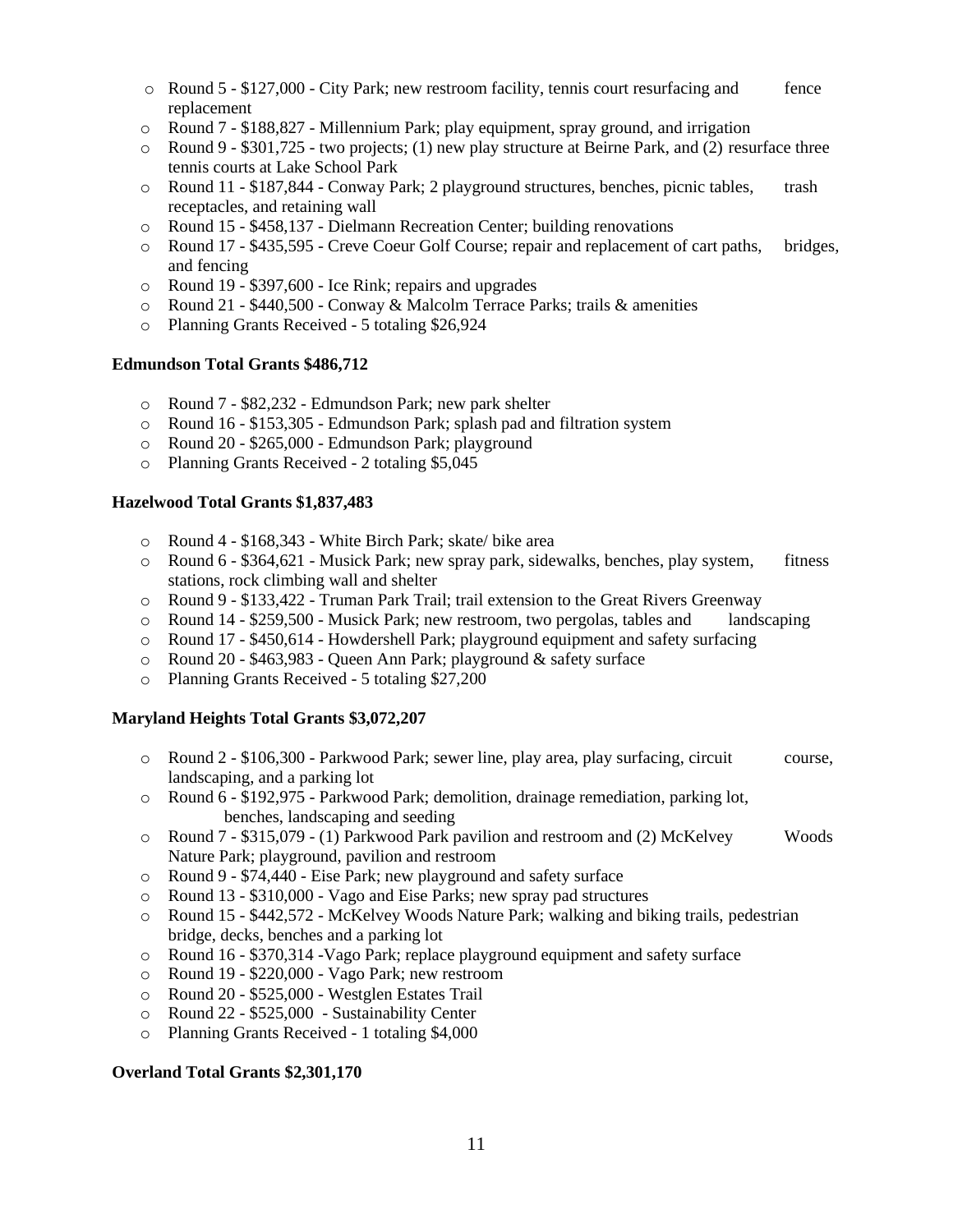- o Round 1 \$70,000 Norman Meyers Park; new sprinkler system, shelter, backstops, soccer/football goals and sod
- o Round 10 \$209,457 Woodson Park; tennis court renovations
- o Round 11 \$151,750 Wild Acres Park; install composting restroom
- o Round 12 \$254,665 Canterway Park; new playground
- o Round 13 \$254,245 Mort Jacobs Park; trail renovations
- o Round 14 \$234,464 Woodson Road Dog Park; design and construct dog park
- o Round 17 \$369,407 Mort Jacobs Park; two playgrounds, safety surface, concrete sidewalk, signs, benches, and drinking fountains
- o Round 18 \$341,746 Legion Park; field upgrades and lighting
- o Round 22 \$427,436 Brooks Park; trail & bridge
- o Planning Grants Received 2 totaling \$8,000

#### **St. Ann Total Grants \$2,258,591**

- o Round 4 \$45,099 Schafer Park; tennis court renovations
- o Round 6 \$101,875 Tiemeyer Park; trail extension
- o Round 9 \$292,500 Tiemeyer Park; shelter
- o Round 11 \$163,260- Municipal Pool; renovations and upgrades
- o Round 15 \$420,000 Community Center; replacement of HVAC
- o Round 17 \$420,000 Tiemeyer Park; dredge lake and install aeration system, decking and concrete walk
- o Round 19 \$405,664 Tiemeyer Park; playground and safety surface
- o Round 20 \$410,193 Tiemeyer Park lighting
- o Planning Grants Received 9 totaling \$48,792

#### **Woodson Terrace Total Grants \$789,414**

- o Round 2 \$38,800 Veterans Memorial Park; install picnic area, parking lot
- o Round 7 \$81,388 John L. Brown Park; walking & jogging trail
- o Round 10 \$137,628 John L. Brown Park; lighting for ball field
- o Round 15 \$315,000 John L. Brown Park; multi-use community center
- o Round 19 \$216,598 John L. Brown Park; new playground

#### **District 3**

#### **Crystal Lake Park Total Grants \$451,305**

- o Round 15 \$214,655 City Park; update playground equipment, rubberized surface and walkways
- o Round 18 \$166,950 Hunter Park; sprayground
- o Round 22 \$69,700 Hunter Park; drinking fountain & shade structure
- o Planning Grant Received 2 totaling \$10,400

#### **Des Peres Total Grants \$1,240,166**

o Round 1 - \$65,000 - Des Peres Park; upgrade tennis courts, fencing and wall repair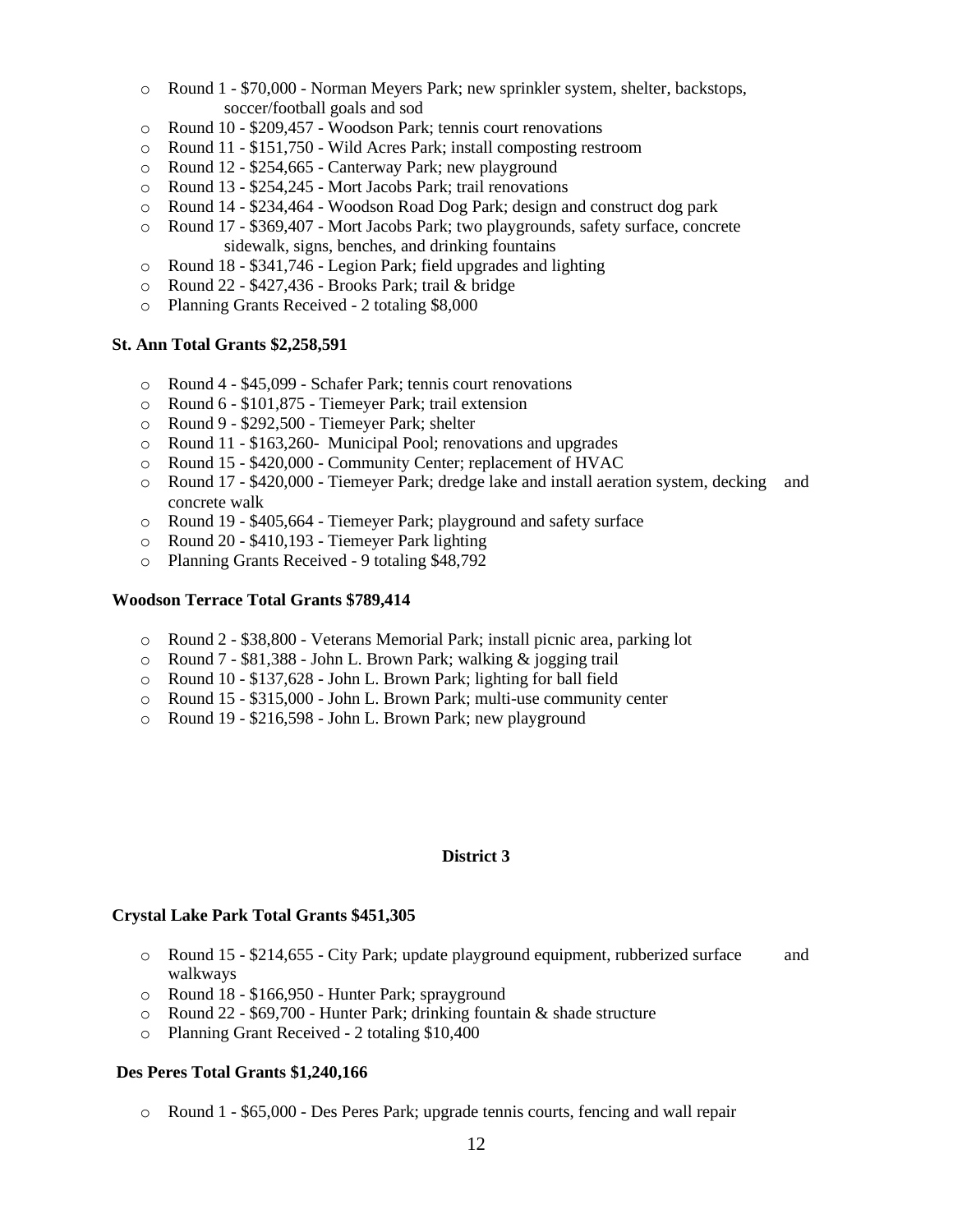- o Round 5 \$143,499 Des Peres Park; new playground and safety surfacing
- o Round 8 \$150,275 Des Peres Park; lake restoration
- o Round 11 \$141,392 Sugar Creek Park; new playground
- o Round 15 \$370,000 Pioneer Park; tennis court renovations, install half basketball court, parking lot and new signage
- o Round 19 \$370,000 Des Peres Park; tennis court upgrades
- o Planning Grants Received 3 totaling \$14,200

#### **Fenton Total Grants \$437,595**

- o Round 1 \$85,795 Westside Park; multi-use trail expansion
- o Round 8 \$65,093 Riverchase Recreation Center; indoor play structure, construction of party room for children
- o Round 12 \$118,997 Meramec Greenway; install pavilion at Olde Town Plaza trailhead
- o Round 18.5 \$167,710 I-44; bike/pedestrian bridge shared cost
- o Planning Grants Received 1 totaling \$6,400

#### **Frontenac Total Grants \$47,500**

o Round 13 - \$47,500 - Veterans' Memorial Park; partnered with Richmond Heights to construct Veterans' Memorial Park at the Heights Community Center

#### **Kirkwood Total Grants \$4,535-4,843**

- o Round 1 \$200,000 Meacham Park; playground, safety surface, basketball court, walking path, pavilion, retaining wall, and water play area
- o Round 4 \$140,00 Greentree Park; install gazebo and parking area
- o Round 6 \$227,450 Walker Park; playground, safety surface, walkway, gazebo, fencing, water feature, path, game tables, irrigation and landscaping
- o Round 8 \$294,615 Monfort Park; playground and pavilion
- o Round 9 \$97,500 Fillmore and Little Mitchell Parks; replaced playground safety surfaces
- o Round 10 \$288,660 Kirkwood Park; tennis court renovations
- o Round 12 \$282,518 Avery Drive Park; install pavilion, basketball court, and play area
- o Round 14 \$300,000 Walker Lake; channel replacement
- o Round 16 \$525,000 Fillmore Park; two playgrounds, safety surface, lighted pavilion, walkways, drinking fountains, perimeter fencing, signage, and landscaping
- o Round 18 \$525,000 Performing Arts Center; lighting and seats
- o Round 18.5 \$1,148,412 I-44; bike/pedestrian bridge shared cost
- o Round 20 \$505,688 Aquatic Center renovation
- o Planning Grants Received 3 totaling \$14,400

# **Manchester Total Grants \$1,829,985**

- o Round 1 \$220,000 Schroeder Park; tennis court lighting, sand volleyball, and multi- purpose court
- o Round 7 \$134,355 Aquatic Center; flume slide and canopy structure
- o Round 8 \$12,000 Aquatic Center; shade structure
- o Round 10 \$331,000 Schroeder Park; new amphitheater
- o Round 13 \$182,630 Schroeder Park; tennis court renovations
- o Round 16 \$475,000 Schroeder Park; community access rooms
- o Round 22 \$475,000 Schroeder Park; playgrounds & water feature
- o Planning Grants Received 4 totaling \$18,035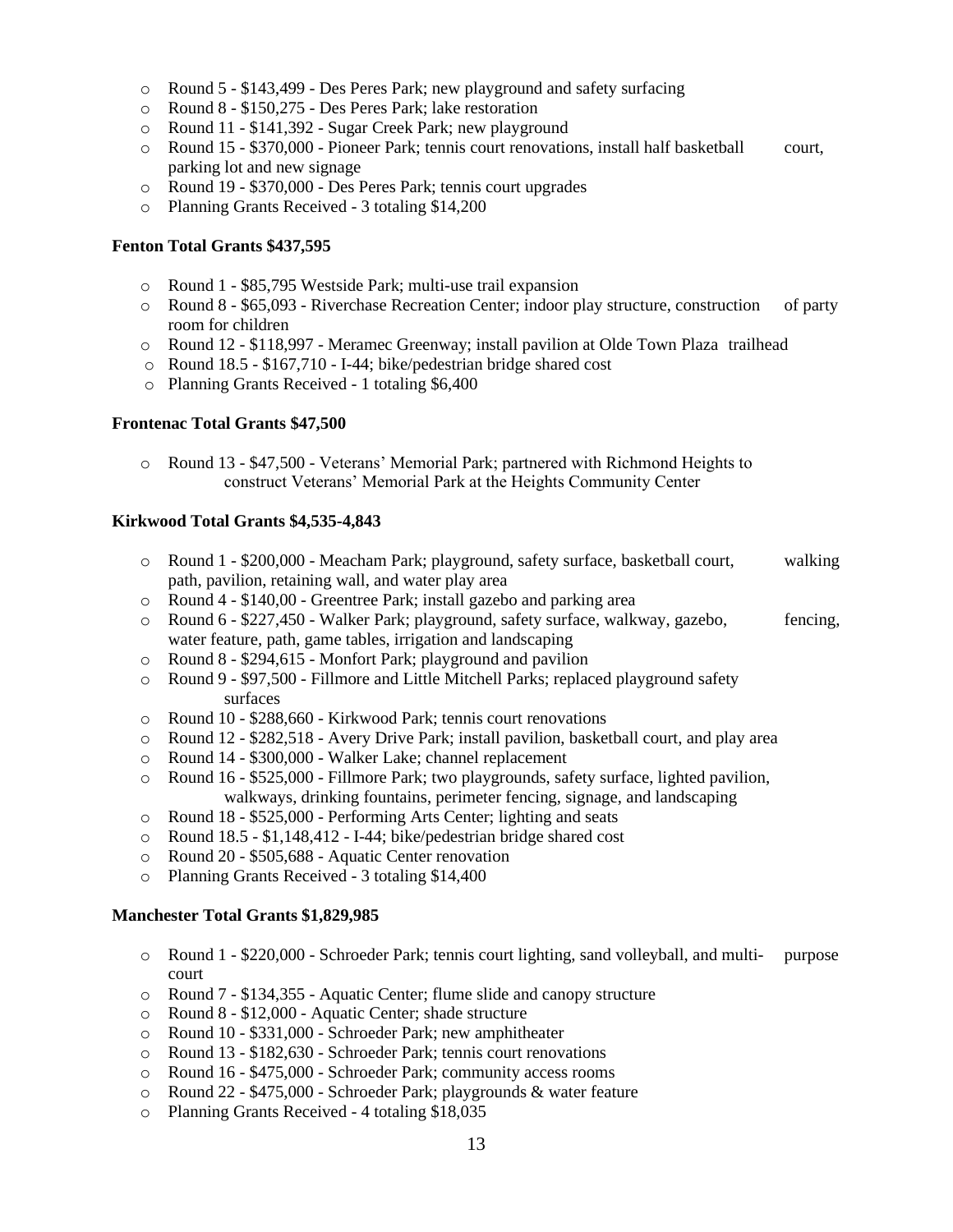### **Sunset Hills Total Grants \$2,167,260**

- o Round 1 \$105,244 Davidson Memorial Conservation Area; trail, shelter, benches and wetlands construction
- o Round 4 \$85,000 Minnie Ha Ha Park; shelter, restrooms and playground
- o Round 6 \$246,700 Minnie Ha Ha Park; land acquisition, site prep
- o Round 11 \$158,112 Sunset Hills Tennis Courts; renovations
- o Round 12 \$53,942 Sunset Hills Community Center; installation of spinning room
- $\circ$  Round 13 \$92,400 City Dog Park; construction new city dog park in partnership with the City of Crestwood;
- o Round 17 \$351,111 Kitum Park in partnership with Lindberg School District; fitness trail, 6 breakout fitness stations, shade structures
- o Round 18 \$350,455 Kitum, Minnie Ha Ha and Nancy Eschbach Parks; restrooms
- o Round 18.5 \$354,296 I-44; bike/pedestrian bridge shared cost
- o Round 21 \$370,000 Watson Trail Park playground
- o Planning Grants Received 8 totaling \$37,584

# **Town & Country Total Grants \$971,376**

- o Round 2 \$86,300 Drace Park; reconstruction of historic log cabin
- o Round 4 \$30,968 Preservation/CBC Cadet Park; partnership project for parking lot
- $\circ$  Round 5 \$67,400 Longview Farm Park; tennis court renovations, retaining wall and parking area construction
- o Round 13 \$113,609 Longview Farm Park; parking lot upgrades
- o Round 14 \$185,163 Drace Park; disassembly and relocation of historic log cabin
- o Round 15 \$71,250 Longview Park; tennis court and fencing
- o Round 22 \$416,686 Drace Park; playground & splashpad
- o Planning Grants Received 3 totaling \$16,800

#### **Twin Oaks Total Grants \$169,123**

- o Round 4 \$17,665 Twin Oaks Park; installation of stairs and handrails
- o Round 13 \$151,458 Twin Oaks Park; restroom renovations
- o Planning Grants Received 4 totaling \$17,572

#### **Valley Park Total Grants \$1,516,050**

- o Round 7 \$150,891 Meramec Landing Park; trailhead parking lot
- o Round 8 \$83,634 Simpson Park; trail extension
- o Round 9 \$158,798 Vance Road Park; trail extension
- o Round 14 \$199,290 Brignole Park; field lighting, backstop & fence
- o Round 17 \$299,449 Levee Recreation Area; 4 baseball backstops & fencing
- o Round 18 \$325,681 Leonard Park; restroom/concession building & playground
- o Round 21 \$298,307 Brignole Park; community center upgrades & playground
- o Planning Grants Received 6 totaling \$29,840

# **Winchester Total Grants \$415,586**

- o Round 4 \$41,731 City Park; playground, and swings
- o Round 6 \$29,480 Reber Park; playground safety surface and play equipment
- o Round 12 \$109,805 Reber Park; installation of gazebo and pavilion
- o Round 20 \$234,570 Reber Par; fitness stations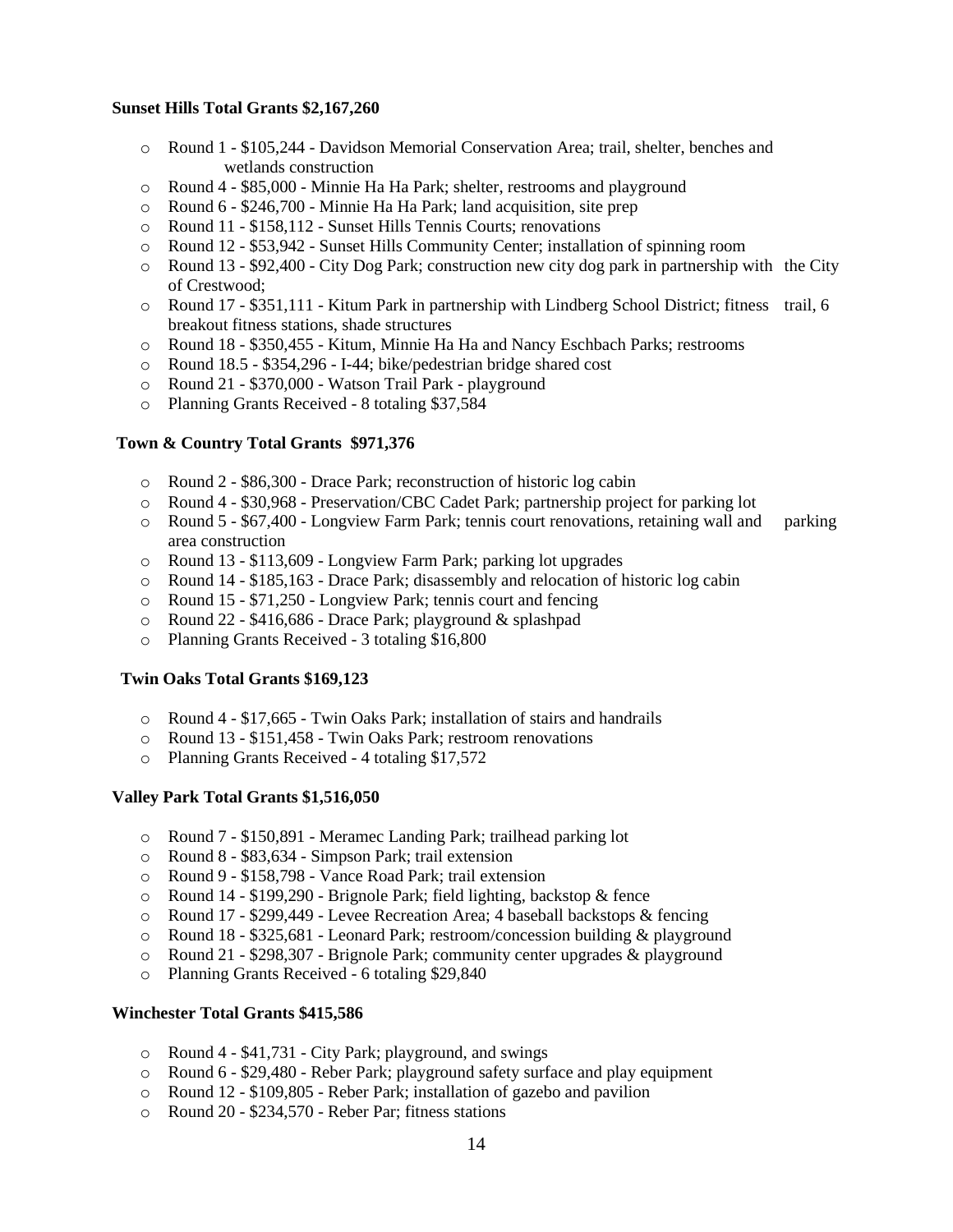#### **District 4**

# **Bellefontaine Neighbors Total Grants \$1,179,807**

- o Round 4 \$135,560 Recreation Center; installation of miniature golf course
- o Round 6 \$81,025 Tanglewood and Klein Parks; playground safety surfacing, and landscaping
- o Round 9 \$123,222 Bissell Hills and St. Cyr Parks; new playground at each park
- o Round 18 \$420,000 Bissell Hills Park; pavilion & restroom
- o Round 22 \$420,000 Recreation Center; facility rehabilitation
- o Planning Grants Received 2 totaling \$12,800

# **Black Jack Total Grants \$981,720**

- o Round 2 \$22,000 Evangelista Park; renovation of athletic fields
- o Round 5 \$133,936 Evangelista Park; tennis and basketball court renovations, walking trail, retaining wall and stairs
- o Round 12 \$149,157 Evangelista Park; resurfacing driveways and parking lots
- o Round 16 \$306,627 Evangelista Park; tennis court renovations, upgrade lighting, walkway upgrades and pavement renovations
- o Round 22 \$370,000 McCourt Park; pavilion & splashpad
- o Planning Grants Received 3 totaling \$14,322

# **Florissant Total Grants \$4,977,802**

- o Round 1 \$92,845 Park Department; Encore Showmobile Performance portable stage
- o Round 4 \$137,992 Florissant Valley Park; soccer field lights and field upgrades
- o Round 5 \$100,000 Sunset Park; new roadway
- o Round 6 \$261,897 Construction of Nature Lodge
- o Round 8 \$348,648 Eagan Recreation Center; ice rink renovations
- o Round 10 \$327,204 Bangert Park Pool; new spray pad and safety surface
- o Round 12 \$257,710 Tower Court Park; tennis court renovations
- o Round 14 \$200,582 Bangert Park; restroom facility, & sidewalks
- o Round 15 \$218,140 Tower Court Park; tennis court renovations
- o Round 16 \$14,810 Korean War Veteran Memorial; renovations
- o Round 17 \$518,629 Manion Park; shelter and parking lot improvements
- o Round 18 \$508,155 Manion Park; restroom and trail
- o Round 19 \$475,905 Koch Park; new splashpad
- o Round 20 \$525,000 Koch Park; playground & restroom
- o Round 21 \$525,000 Manion Park; accessible playground
- $\circ$  Round 22 \$465,285 Eagan & JFK Recreation Centers; new fitness equipment
- o Planning Grants Received 4 totaling \$23,200

# **Riverview Total Grants \$176,930**

- o Round 5 \$62,124 Riverview Garden Park; playground, benches and tables
- o Round 11 \$114,806 Diamond Drive Trail; trail expansion
- o Planning Grants Received 1 totaling\$3,969

# **District 5**

# **Brentwood Total Grants \$1,832,605**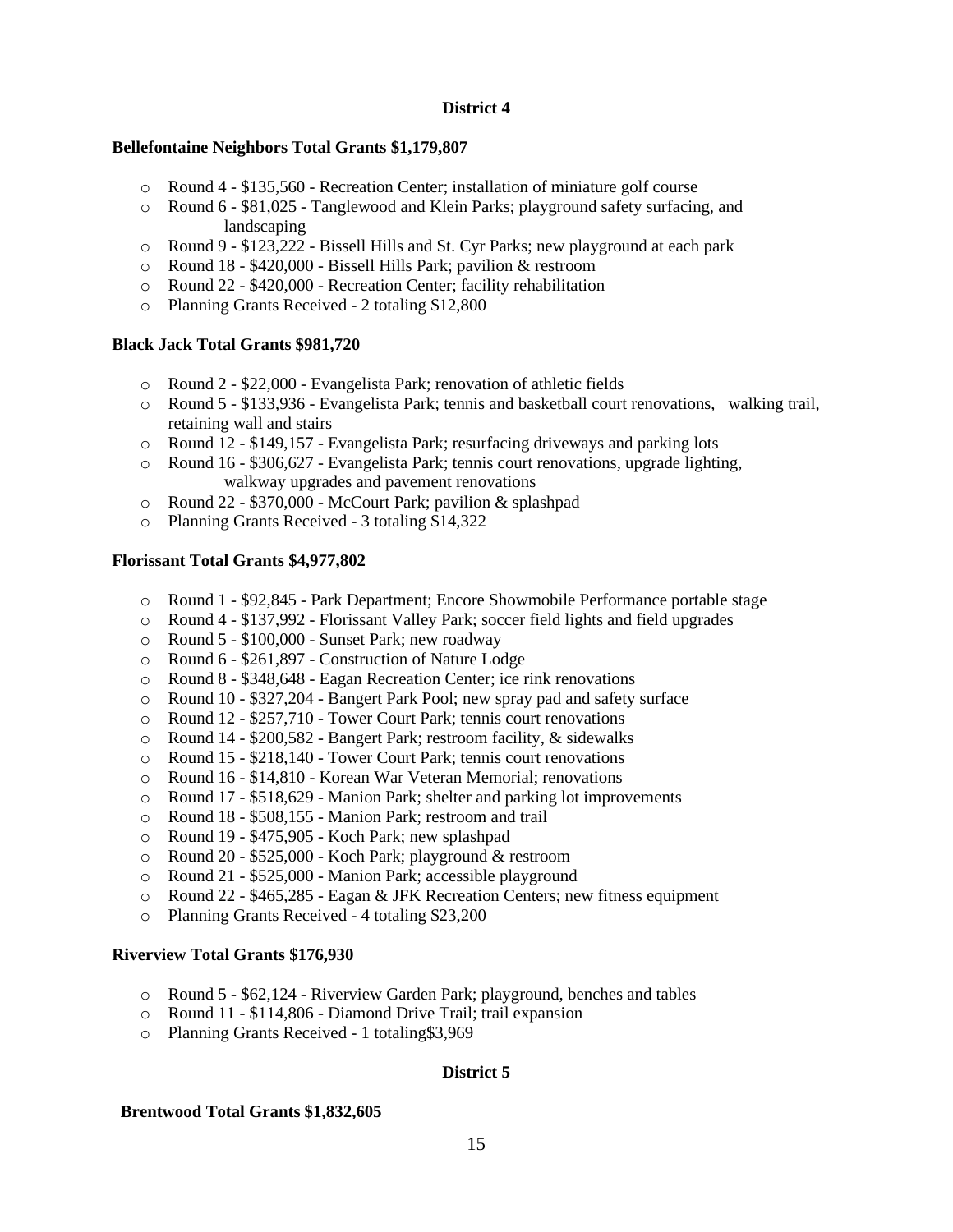- o Round 1 \$48,000 Norm West Park; restroom, storage area and pavilion
- o Round 5 \$154,850 Brentwood Park; lighting athletic fields
- o Round 10 \$79,185 Memorial Park; replaced playground equipment
- o Round 13 \$70,570 Maple Trails; trail renovation
- o Round 15 \$370,000 Community Center ice rink refrigeration system, dasher boards
- o Round 16 \$370,000 Oak Tree Park; installation of bathroom and pavilion
- o Round 21 \$370,000 Norm West Park; comfort station
- o Round 22 \$370,000 Brentwood Park; playground
- o Planning Grants Received 1 totaling \$4,000

#### **Clayton Total Grants \$2,533,863**

- o Round 1 \$45,000 Oak Knoll Park; walking path, amphitheater and landscaping
- o Round 6 \$119,025 Glenridge Elementary School; play equipment and with safety surfacing
- o Round 7 \$43,083 Center of Clayton; construction of youth activity center
- $\circ$  Round 8 \$73,252 partnership project with University City; golf course lights
- o Round 10 \$297,389 Shaw Park; inclusion playground
- o Round 11 \$184,000 Hanley House; restroom and walkways
- o Round 12 \$232,000 Shaw Park; tennis court renovations
- o Round 14 \$150,000 Oak Knoll Park; ADA playground
- o Round 16 \$369,561 Taylor Park; ADA improvements, lighting, & walkways
- o Round 17 \$375,553 Shaw Park; athletic field renovations
- o Round 21 \$420,000 Shaw Park; playground
- o Round 22 \$225,000 Maryland Avenue Pocket Park; living wall. water feature, seating
- o Planning Grants Received 4 totaling \$23,200

#### **Crestwood Total Grant \$2,126,572**

- o Round 1 \$107,500 Crestwood Park; trail extension
- o Round 5 \$215,073 Whitecliff Park; restroom facility
- o Round 9 \$352,071 Sanders Park; tennis court renovations, trails, pavilions
- o Round 13 \$127,600 partnership with the City of Sunset Hills; Dog Park
- o Round 15 \$302,485 Spellman Park; tennis court renovations, playground, shelter
- o Round 18 \$397,800 Rayburn Park; amphitheater upgrades
- o Round 20 \$347,346 Aquatic Center Renovation
- o Round 21 \$276.697 Whitecliff Park; pavilion
- o Planning Grants Received 5 totaling \$26,909

#### **Glendale Total Grants \$599,365**

- o Round 1 \$55,000 Monaco Park; soccer fields, fence, drinking fountain, bench and walking trail
- o Round 4 \$85,000 Monaco Park; fenced play area, play structure and swing set
- o Round 7 \$69,526 partnership project with Kirkwood School District; shelter and outdoor learning center
- o Round 10 \$176,826 partnership project with Kirkwood School District PTO; playground equipment, safety surface and retaining wall
- o Round 16 \$212,513 partnership with North Glendale Elementary School; upgrade playground equipment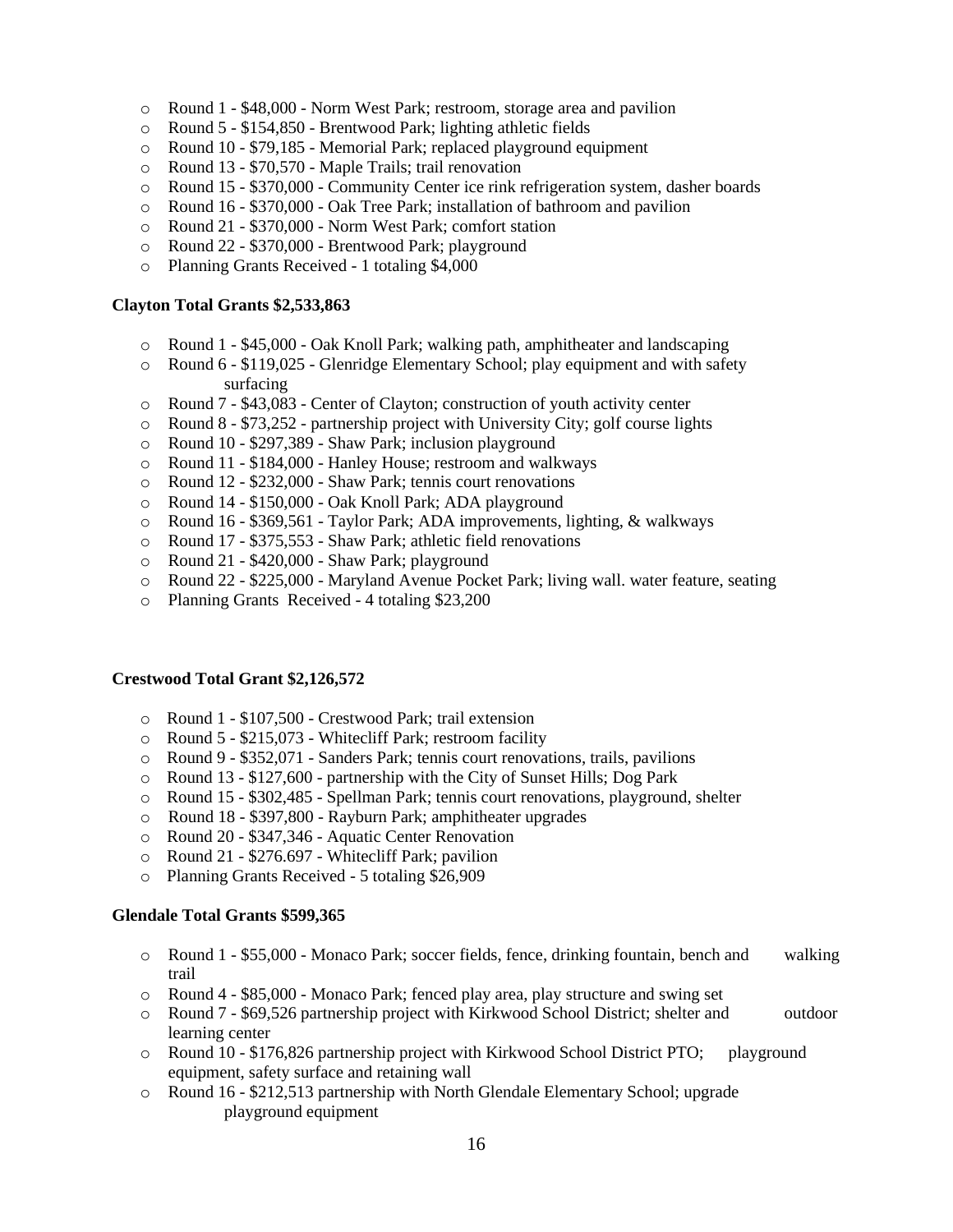### **Mackenzie Total Grants \$18,192 (Village disincorporated in 2018)**

- o Round 1- \$2,538 Mackenzie Park; landscaping improvements
- o Round 16 \$15,654 Mackenzie Park; installation of gazebo and benches
- o Planning Grants Received 1 totaling \$3,932

#### **Maplewood Total Grants \$1,299,459**

- $\circ$  Round 1 \$60,000 Junior High Park; play equipment with safety surfacing and benches
- o Round 5 \$169,400 Junior High Park; restroom and pavilion
- o Round 6 \$173,725 City Park; installation of in-line skate rink
- o Round 11 \$77,421- partnered with Richmond Heights; outdoor nature classroom with ADA tables and benches, message centers, retaining walls and furnishings
- o Round 15 \$347,431 Kellogg Park; pavilion, restrooms, sidewalks, landscaping, electrical and water service
- o Round 17 \$163,250 City Park; skate park
- o Round 20 \$322,023 Aquatic Center splash pad
- o Planning Grants Received 4 totaling \$19,120

#### **Oakland Total Grant \$414,789**

- o Round 5 \$95,000 Oakland Park; construction of pavilion
- o Round 9 \$55,089 Backstoppers Park; irrigation and drinking fountains
- o Round 17 \$264,700 Minturn Lane Park; trails, seating, play area, gazebo & sculpture
- o Planning Grants Received 2 totaling \$5,815

# **Olivette Total Grants \$623,170**

- o Round 2 \$22,400 Stacy Park; upgrade restroom facilities
- o Round 3 \$30,575 Warson Park; playground equipment, safety surface, benches, shelter, picnic tables and a walkway
- o Round 4 \$40,600 Warson Park; gazebo, walkways, retaining walls and landscaping
- o Round 5 \$51,000 Stacy Park; play equipment, benches, shelter, picnic tables and walkway
- o Round 6 \$70,050 Warson Park; play system and safety surface
- o Round 8 \$40,000 Indian Meadow Park; benches, picnic tables, pavilion & restroom
- o Round 22 \$368,545 Villa Park; playground & splashpad
- o Planning Grants Received 1 totaling \$6,400

#### **Richmond Heights Total Grants \$2,212,164**

- o Round 2 \$109,500 AB Green Park; playground, retaining wall and field drainage
- o Round 5 \$48,107 The Heights Community Center; youth fitness center
- o Round 7 \$263,580 The Heights Community Center; playground
- o Round 11 \$83,872 partnership project with Maplewood; an outdoor nature classroom
- o Round 13 \$177,495 Veterans Memorial; memorial at the Heights Community Center
- o Round 15 \$369,610 AB Green Park; restroom; barbeque grills, and pavilion expansion
- $\circ$  Round 18 \$370,000 Highland Park; playground, spray park and pavilion
- o Round 20 \$370,000 Recreation Center rehabilitation
- o Round 22 \$420,000 AB Green Park; playground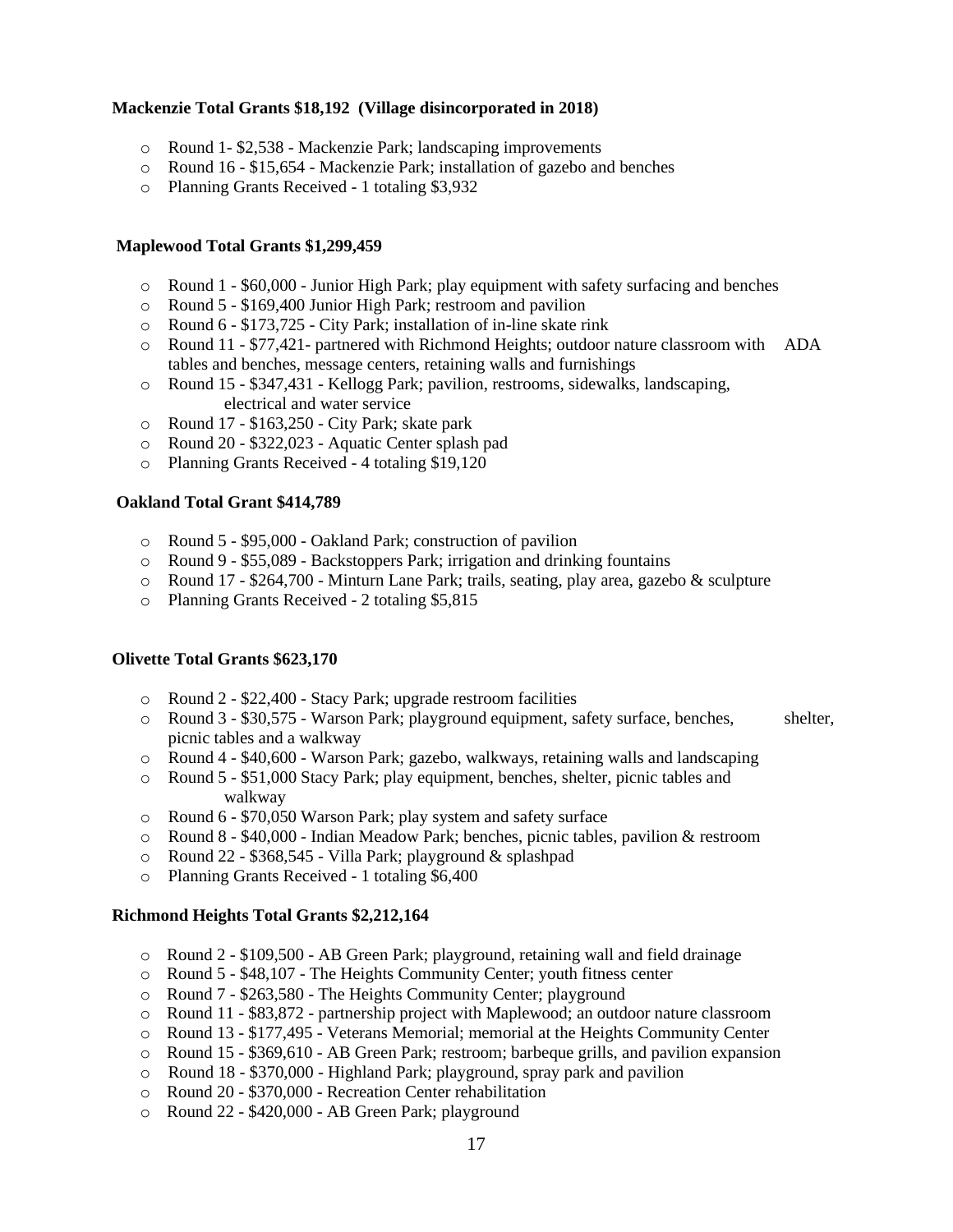o Planning Grants Received - 4 totaling \$20,800

# **Rock Hill Total Grants \$1,228,824**

- o Round 3 \$24,598 Rock Hill Park; tennis court renovations, fencing and walking path
- o Round 7 \$151,300 Stroup Field; fencing, bleachers, and soccer goal posts
- o Round 11 \$120,450 Greenwood Park; playground
- o Round 17 \$302,476 Oakhaven Park; tennis court renovations, fencing, lighting, retaining wall and resurface parking area
- o Round 19 \$315,000 Oakhaven Park; new playground, safety surface and shelter
- o Round 22 \$315,000 David Turner Park; new trail & playground upgrades
- o Planning Grants Received 3 totaling \$19,200

# **Shrewsbury Total Grants \$1,135,460**

- o Round 2 \$75,900 Wehner Park; playground, retaining wall and walkway
- o Round 6 \$89,088 Wehner and Ackfeld Parks; tennis court renovations
- $\circ$  Round 8 \$149,100 Wehner Park; fencing, baseball dugouts, irrigation system, and fitness stations
- o Round 11 \$108,182 Brinkop Park; playground safety surfacing
- o Round 17 \$355,105 Wehner Park; playground, pour and play surfacing, swings and ADA parking improvements
- o Round 20 \$358,085 Hartry Park; playground, shelter & lighting
- o Planning Grants Received 1 totaling \$4,000

# **University City Total Grants \$4,782,346**

- o Round 2 \$187,000 Heman Park Recreation Center; fitness area
- o Round 4 \$145,000 Heman Park Recreation Center; install turf for indoor soccer
- o Round 5 \$280,000 Heman Park; tennis court renovations
- o Round 6 \$29,967 Kaufman Park; play equipment
- o Round 7 \$226,860 Heman Park; athletic field lighting
- o Round 8 \$172,981 partner with Clayton at City Golf Course; course renovations and driving range lighting
- o Round 10 \$247,709 Flynn Park; new tennis courts
- o Round 11 \$225,527 Flynn and Heman Parks; renovate playgrounds and athletic fields
- o Round 12 \$77,898 Millar Park; shelter renovation
- o Round 13 \$300,000 Millar Park; restroom renovations, picnic shelter replacement and walkway extension
- o Round 14 \$300,000 Lewis Park; trail, dredge pond, park amenities, and landscaping
- o Round 15 \$525,000 Millar Park; ADA play area
- o Round 16 \$511,914 Millar Park; restroom replacement, playground equipment, safety surface, trail and sidewalk improvements, site furnishings and landscaping
- o Round 18 \$501,990 Janet Majerus Park; playground and sidewalk
- o Round 19 \$525,000 Fogerty Park; splashpad, trail and lighting
- o Round 21 \$525,000 Ackert Park; splashpad, sculpture playground; rain garden
- o Planning Grants Received 6 totaling \$31,000

# **Warson Woods Total Grants \$443,448**

o Round 2 - \$7,900 - Memorial, Royal Oaks and Dreher Parks; park benches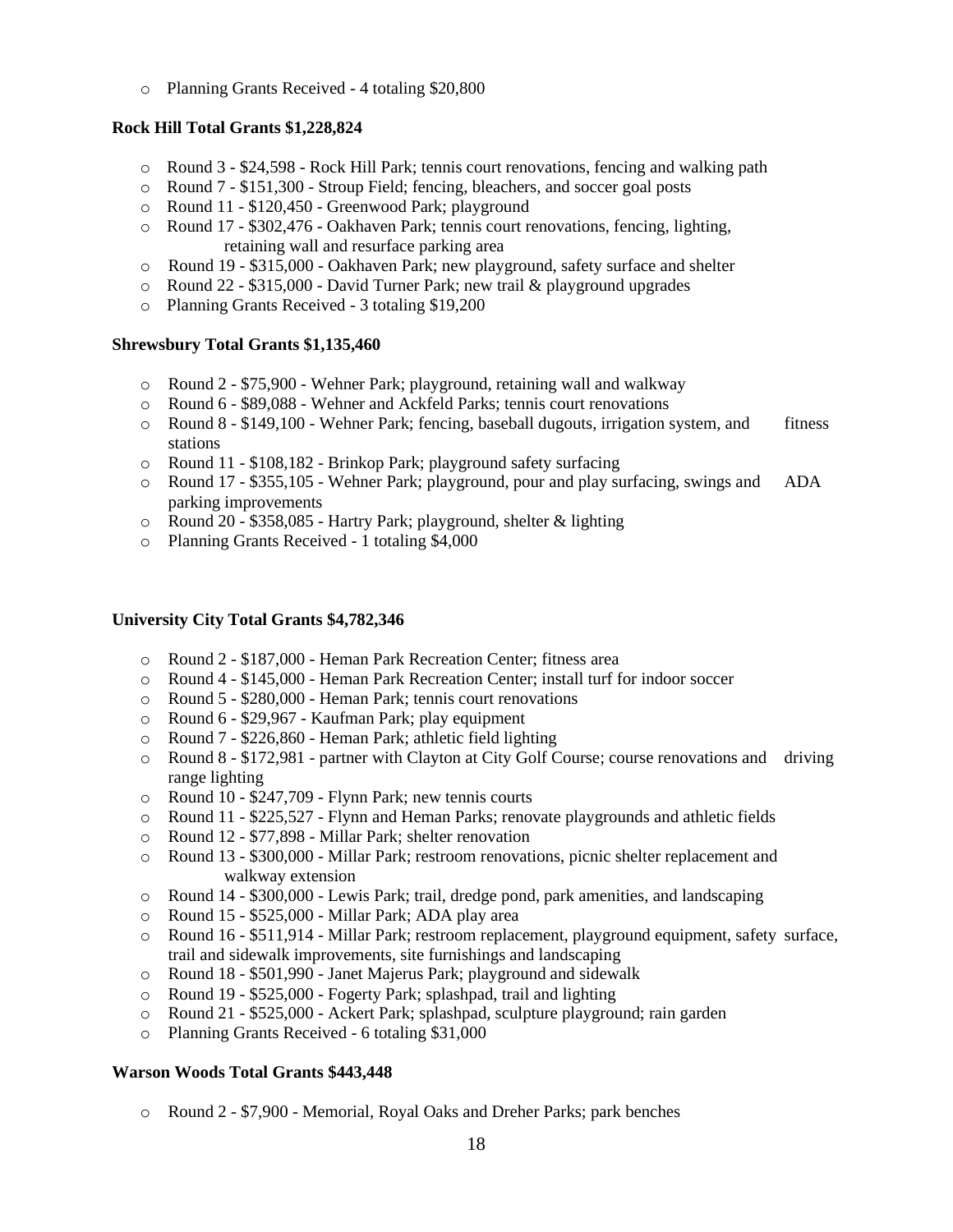- o Round 7 \$170,548 Royal Oaks Park; playground equipment
- o Round 15 \$265,000 Royal Oaks Park; pavilion, fireplace, restrooms & sports court
- o Planning Grants Received 1 totaling \$4,000

### **Webster Groves Total Grants \$2,754,558**

- o Round 2 \$167,200 Larson Park; playground, safety surface
- o Round 4 \$101,450 Deer Creek Park; install ball field backstop, fencing, curbs, playground, safety surface and other site furnishings
- o Round 5 \$174,015 Recreation Complex; roller rink and skate park
- o Round 6 \$174,650 Larson Park; tennis court renovations, fencing, benches, bridge replacement and creek work
- o Round 7 \$299,300 Recreation Complex; ice rink upgrades, HVAC, lockers and windows
- o Round 9 \$228,978 Margaret Atalanta Park; play area, swings, safety surface, pavilion, lighting, trees, shrubs and other landscaping
- o Round 11 \$206,322 Southwest Park; comfort station, drinking fountain, and concrete walkways
- o Round 12 \$252,643 Lockwood Park; playground equipment, pergola, fire pit, site furnishings, walking trail, stone bridges and outdoor classroom seating
- o Round 16 \$475,000 Recreation Complex; refrigeration system and other ice rink renovations
- o Round 19 \$475,000 Memorial Park; tennis court upgrades and lighting
- o Round 20 \$200,000 Blackburn Park; playground & safety surface
- o Round 22 \$475,000 Recreation Center; renovation
- o Planning Grants Received 4 totaling \$18,167

#### **District 6**

#### **Bella Villa Total Grants \$252,678**

- o Round 15 \$252,678 George Appel Park; walking path, picnic shelter & parking lot
- o Planning Grants Received 1 totaling \$6,400

#### **Green Park Total Grants \$82,128**

- o Round 8 \$82,128 City Park; bike and pedestrian trail
- o Planning Grants Received 1 totaling \$4,000

#### **Lakeshire Total Grants \$11,258**

o Round 5 - \$11,258 - Figi Park; replacement of wall

# **St. George Total Grants \$50,585 (City disincorporated in 2012)**

o Round 1 - \$50,585 - St. George Park; playground & concrete pad

#### **District 7**

#### **Ballwin Total Grants \$2,827,981**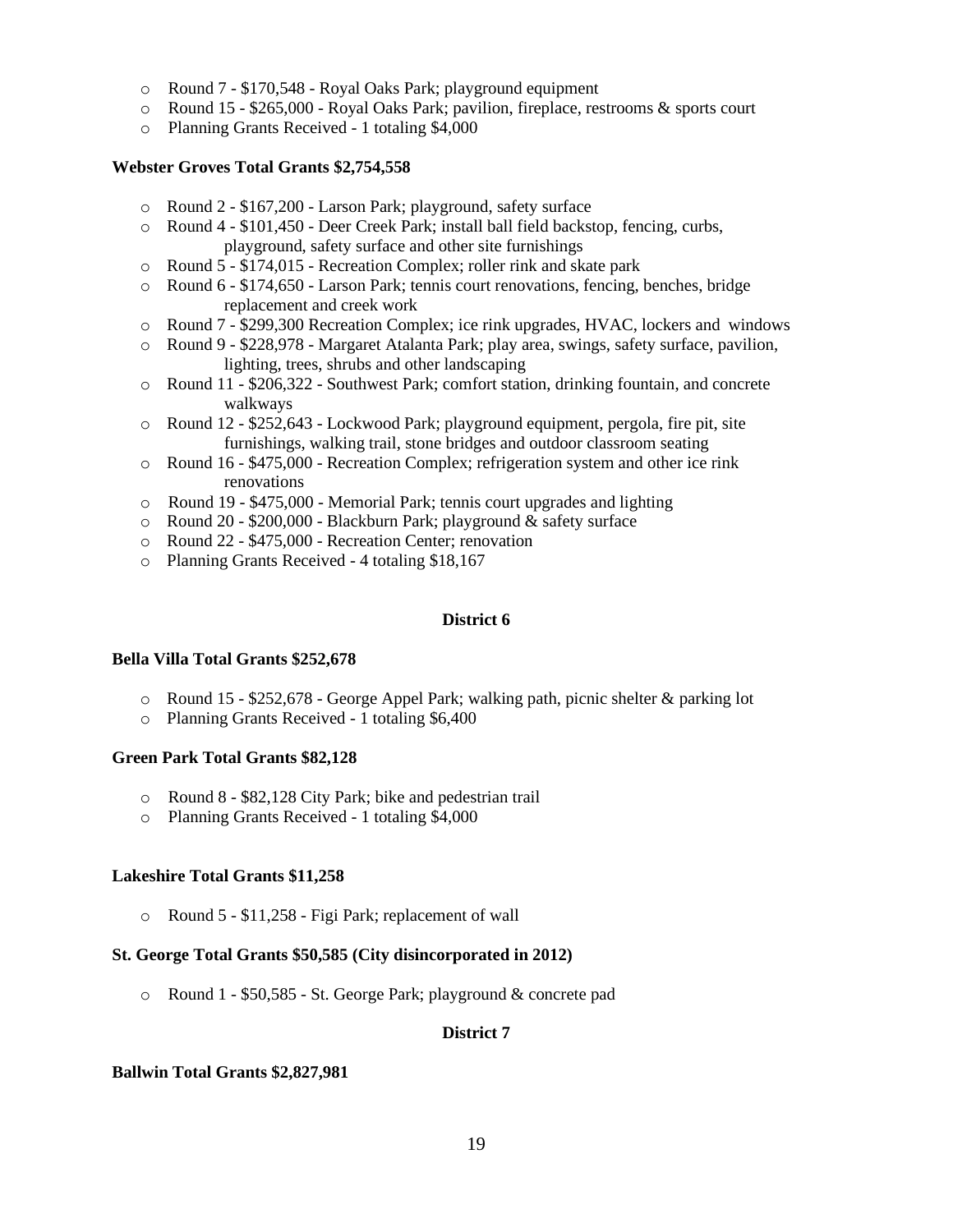- o Round 1 \$250,000 Vlasis Park; plaza, horseshoe courts, lighting improvements, play equipment, safety surface, water feature, parking lot and connector road
- o Round 4 \$168,468 Vlasis Park; courts renovations and lighting
- $\circ$  Round 7 \$217,826 Vlasis Park; tennis court renovations, parking lot and park drive and signage
- o Round 9 \$153,586 2 grants awarded; 1) created "Kid Fit Zone" at The Pointe recreation center; and 2) replaced 4 bridges at golf course
- o Round 11 \$208,810 Ferris Park; property acquisition
- o Round 13 \$310,000 Ferris Park; playground, water feature and shelter renovations
- o Round 15 \$469,201 Ballwin Golf Course; irrigation system replacement
- o Round 18 \$525,000 Aquatic Center; upgraded equipment
- o Round 20 \$525,000 Ferris Park; trail, retaining wall & parking lot
- o Planning Grants Received 4 totaling \$20,800

#### **Chesterfield Total Grants \$3,801,639**

- o Round 2 \$138,649 Chesterfield Valley Athletic Complex; concrete bleacher pads and walks, 2 baseball & 1 soccer field lights, landscaping
- o Round 4 \$200,000 Family Aquatic Center; spray ground
- o Round 5 \$250,000 Chesterfield Valley Athletic Complex; Miracle ball field
- o Round 7 \$407,586 Chesterfield Valley Athletic Complex; bleacher shade structures
- o Round 8 \$49,753 Chesterfield Valley Athletic Complex; pavilion at soccer fields
- o Round 10 \$342,579 Central Park; new riparian trail and bridge
- o Round 11 \$124,900 Eberwein Park; new trail
- o Round 12 \$90,000 Family Aquatic Center; spray ground upgrades and expansion
- o Round 14 \$168,828 Rivers Edge Park; new trail, gazebo and dock
- o Round 15 \$258,383 Central Park & Athletic Fields; playground safety surfaces
- o Round 16 \$525,000 Central Park; Veterans Memorial
- o Round 19 \$201,963 Central Park; new pavilion
- o Round 21 \$525,000 Logan Park; new playground
- o Round 22 \$525,000 Logan Park Phase II; trail & pickleball courts
- o Planning Grants Received 1 totaling \$6400

#### **Ellisville Total Grants \$2,191,371**

- o Round 4 \$191,498 Bluebird Park; trail upgrades
- o Round 8 \$190,300 Bluebird Park; playground and comfort station
- o Round 11 \$175,585 Bluebird Park; playground expansion
- o Round 14 \$224,704 Bussmann Shelter; new restroom and parking lot resurfacing
- o Round 16 \$224,373 Owls Hollow Park; playground renovations
- o Round 19 \$389,631 Meadowlark Park; new playground and safety surface
- o Round 20 \$418,900 Bluebird Park; amphitheater stage canopy
- o Round 22 \$412,067 Bluebird Park; amphitheater seating & parking
- o Planning Grants Received 5 totaling \$28,555

#### **Eureka Total Grants \$1,586,887**

- o Round 4 \$16,876 Kircher Park; trailhead, shelter and drinking fountain
- o Round 5 \$31,761 Bowlby Park; playground
- o Round 7 \$139,278 Eureka Athletic Fields; field upgrades
- o Round 8 \$80,225 Drewel Park; trail expansion
- o Round 9 \$248,237 Drewel Park; playground and trail expansion
- o Round 12 \$230,510 Lions Park; concession stand and restroom renovations